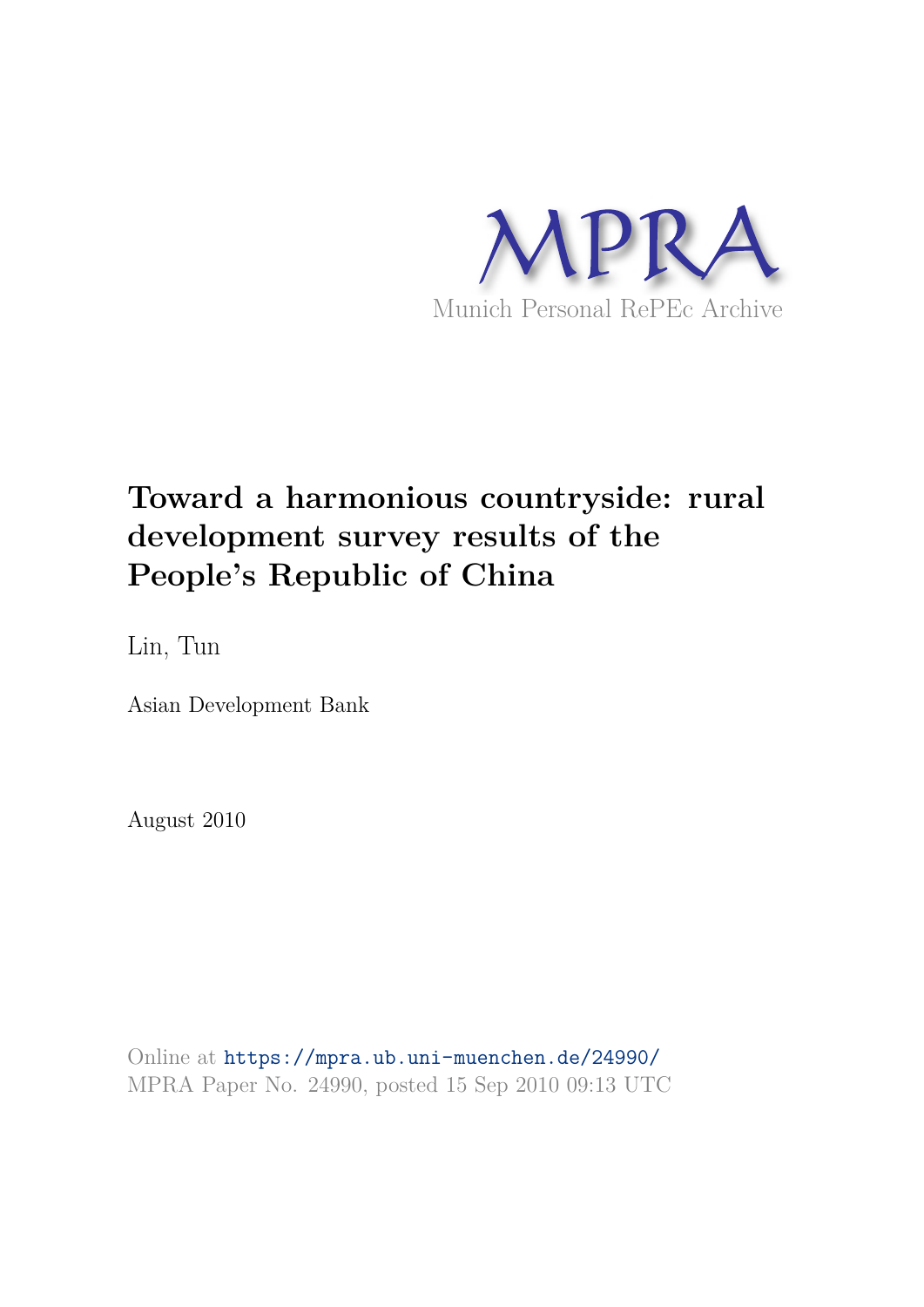

# ADB Economics Working Paper Series



Toward a Harmonious Countryside: Rural Development Survey Results of the People's Republic of China

Tun Lin No. 214 | August 2010

**Asian Development Bank**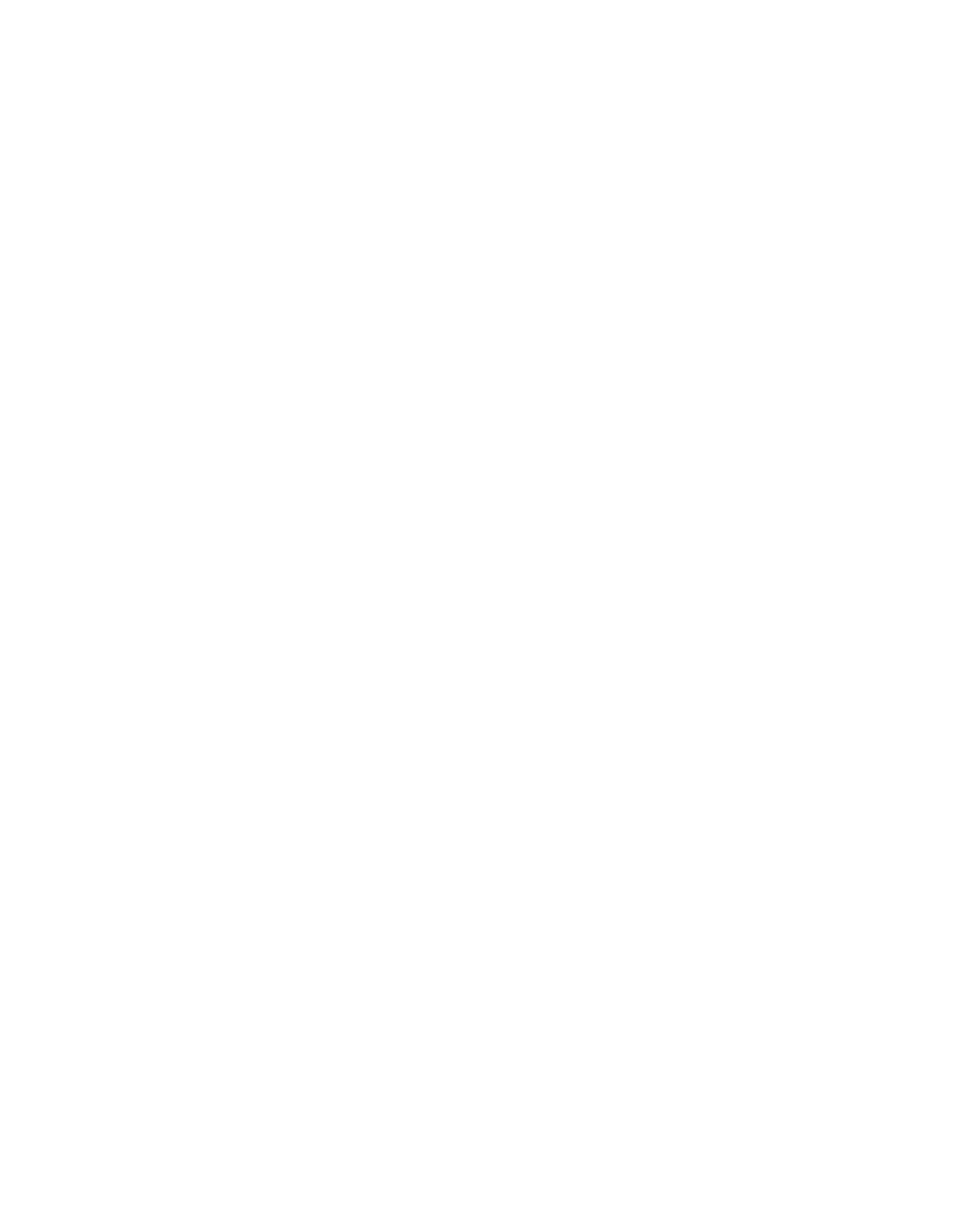

**ADB Economics Working Paper Series No. 214**

# **Toward a Harmonious Countryside: Rural Development Survey Results of the People's Republic of China**

**Tun Lin** August 2010

Tun Lin is Natural Resources Economist in the East Asia Department, Asian Development Bank (ADB). The author would like to thank ADB colleagues including Yi Jiang, Raymond Renfro, Takeshi Ueda, Paul Vandenberg, and Guanghua Wan for insightful discussion; and Joy Quitazol-Gonzalez for research assistance. Shujie Li provided research assistance in preparing the 2010 survey data and updating the tables.

**Asian Development Bank**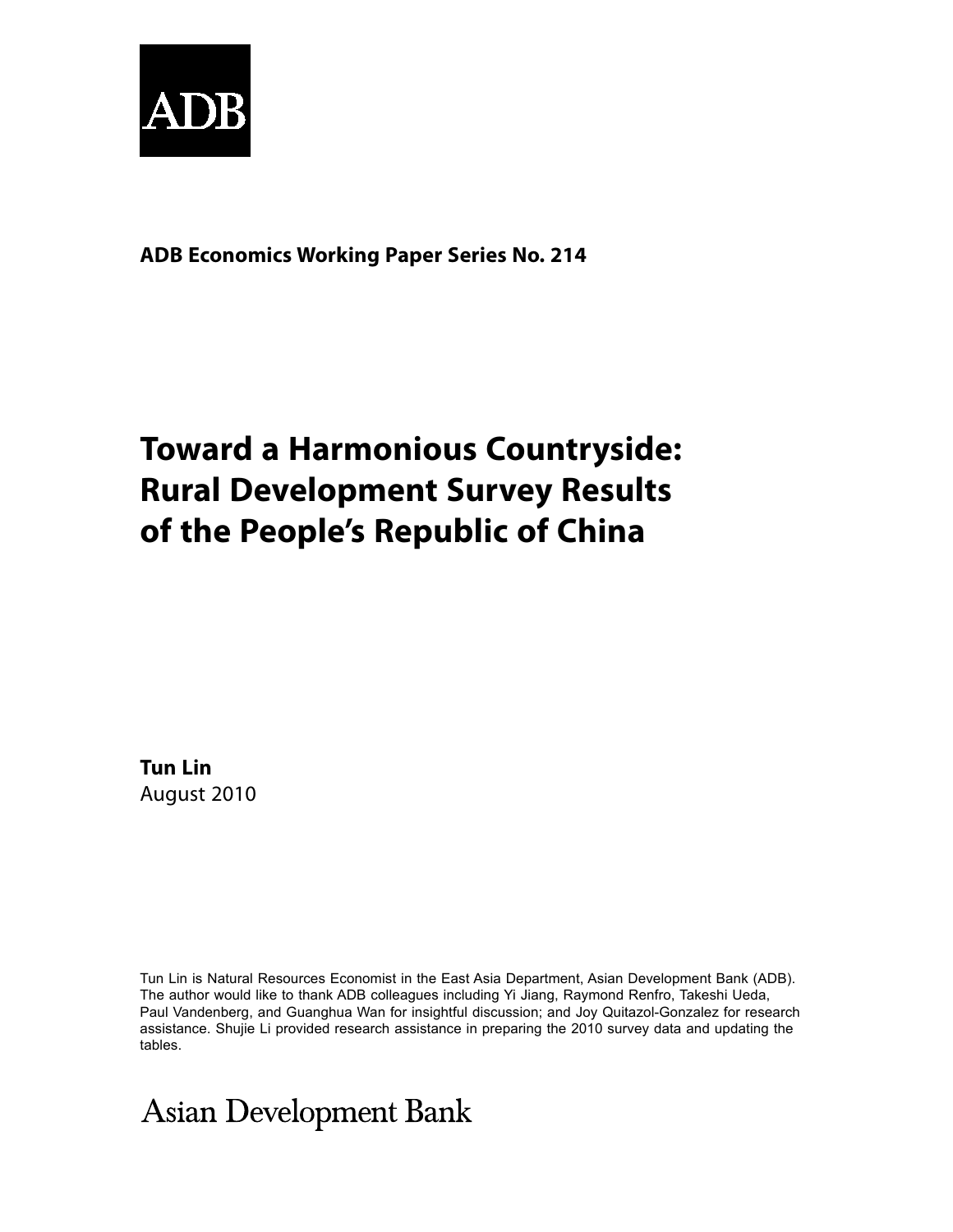Asian Development Bank 6 ADB Avenue, Mandaluyong City 1550 Metro Manila, Philippines www.adb.org/economics

©2010 by Asian Development Bank August 2010 ISSN 1655-5252 Publication Stock No. WPS102364

The views expressed in this paper are those of the author(s) and do not necessarily reflect the views or policies of the Asian Development Bank.

The ADB Economics Working Paper Series is a forum for stimulating discussion and eliciting feedback on ongoing and recently completed research and policy studies undertaken by the Asian Development Bank (ADB) staff, consultants, or resource persons. The series deals with key economic and development problems, particularly those facing the Asia and Pacific region; as well as conceptual, analytical, or methodological issues relating to project/program economic analysis, and statistical data and measurement. The series aims to enhance the knowledge on Asia's development and policy challenges; strengthen analytical rigor and quality of ADB's country partnership strategies, and its subregional and country operations; and improve the quality and availability of statistical data and development indicators for monitoring development effectiveness.

The ADB Economics Working Paper Series is a quick-disseminating, informal publication whose titles could subsequently be revised for publication as articles in professional journals or chapters in books. The series is maintained by the Economics and Research Department.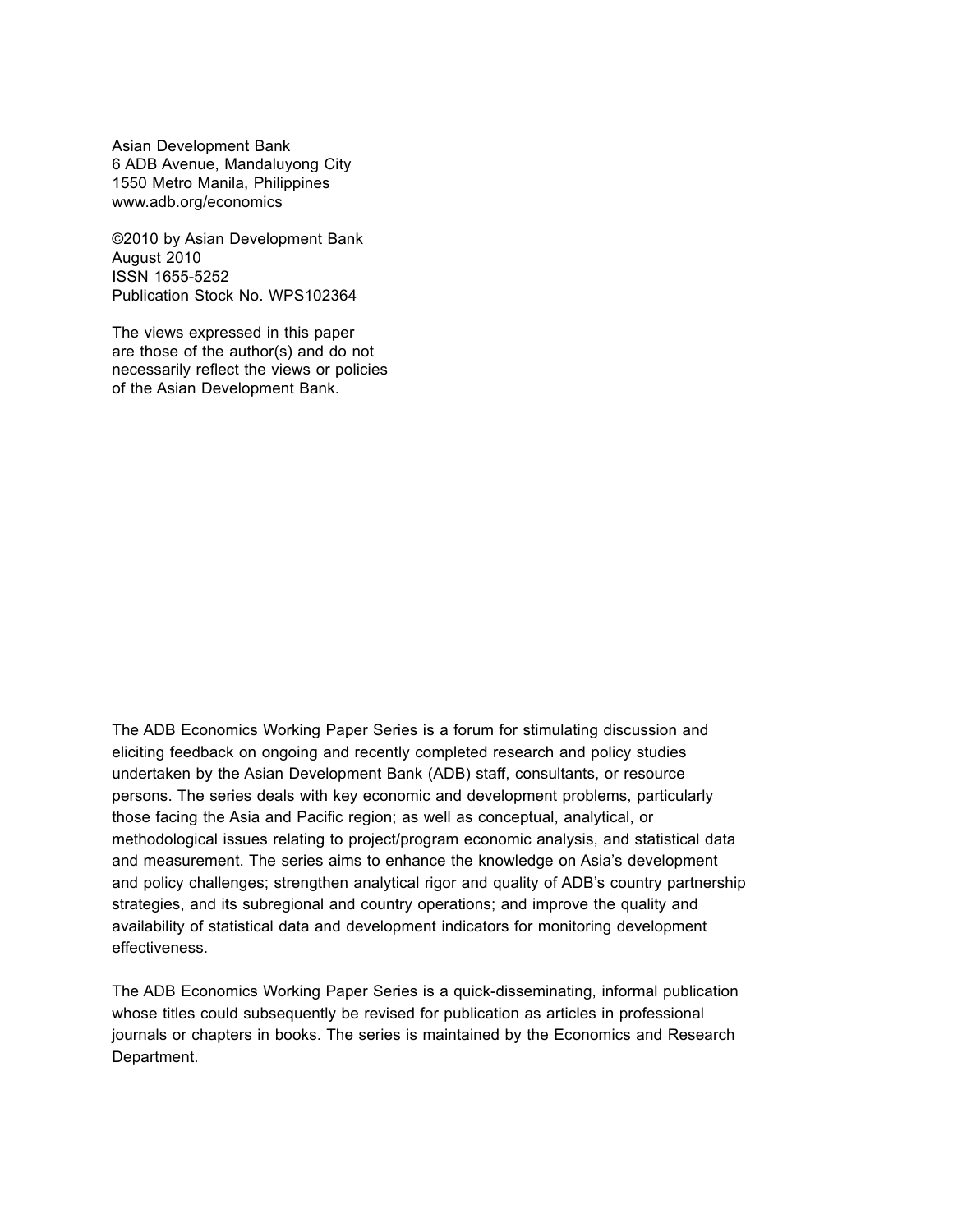## **Contents**

| Abstract   |                                               | $\mathsf{V}$    |
|------------|-----------------------------------------------|-----------------|
| T.         | Introduction                                  | 1               |
| Ш.         | Priority Areas of the PRC's Rural Development | 4               |
| Ш.         | Roles of the Governments                      | 6               |
| IV.        | <b>Demand for Social Services</b>             | 9               |
| V.         | <b>Rural Governance</b>                       | 13              |
| VI.        | <b>Policy Discussions</b>                     | 15 <sub>1</sub> |
| References |                                               | 17              |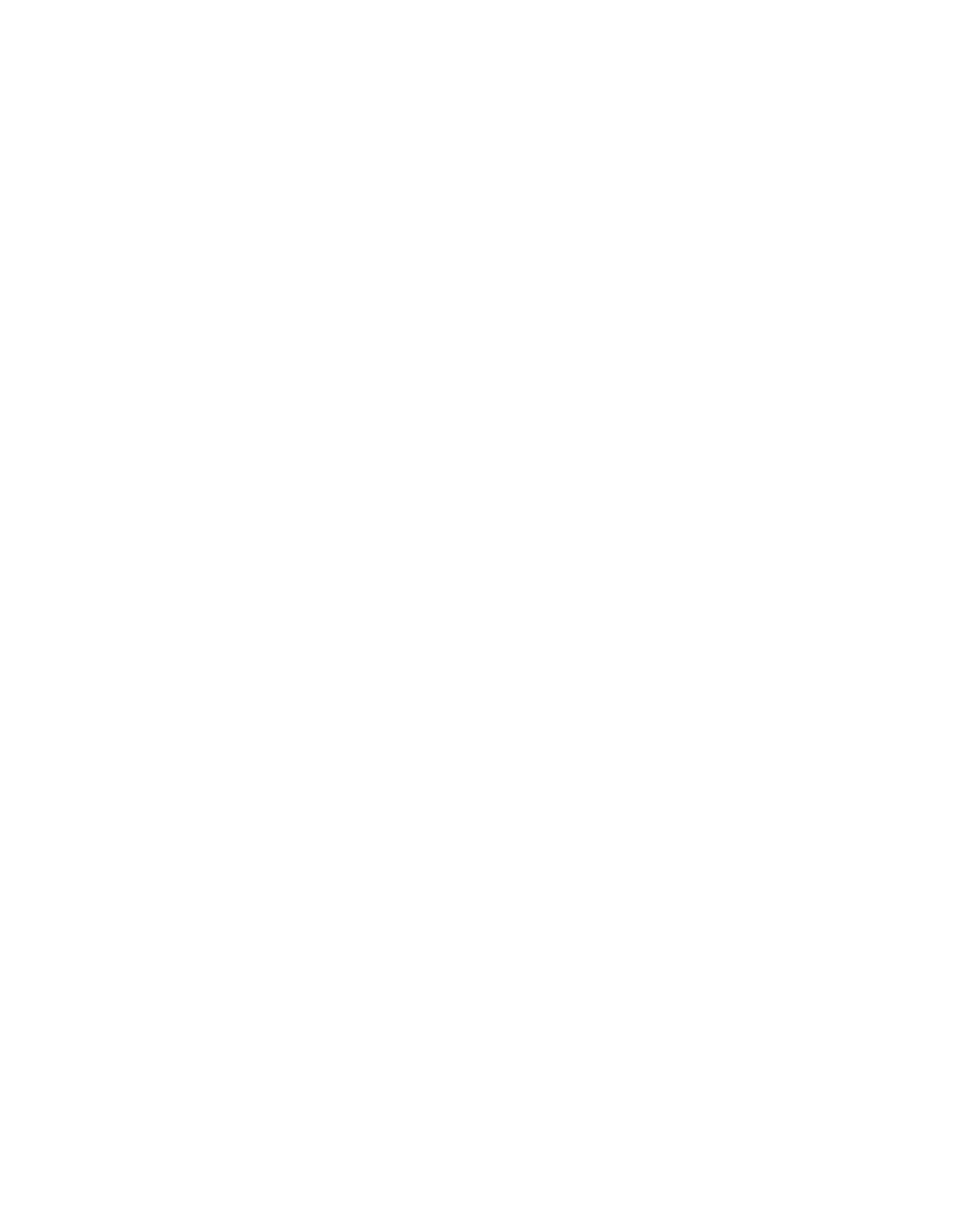### **Abstract**

The construction of a New Socialist Countryside (NSC) is among the highlights in the People's Republic of China's (PRC) 11th Five-Year Plan (2006–2010). The NSC aims to accelerate the development and modernization of the agricultural and rural economy in order to close the widening rural–urban income gap. In an effort to better understand the priorities of and binding constraints to the PRC's rural development, and to aid the development of the NSC, two surveys were undertaken by the Asian Development Bank in six rural areas—Chongqing, Inner Mongolia, Jiangsu, Liaoning, Shaanxi, and Shangdong. The 2007 survey collected village and household information on the first year of the NSC program, and the 2010 survey captured the possible changes after a few years of the program's implementation. A special feature of these surveys is that they allow for comparison of villagers' and village cadres' views on the priorities of the PRC's rural development. This paper summarizes the findings emerging from these surveys, particularly with respect to the challenges and priority areas of the PRC's rural development in 2007 and 2010. Among the key findings are (i) income growth remains the highest priority in the PRC's rural development agenda; and (ii) lack of capital and lack of necessary job skills are the most binding constraints for growth in agricultural income and nonagricultural income, respectively.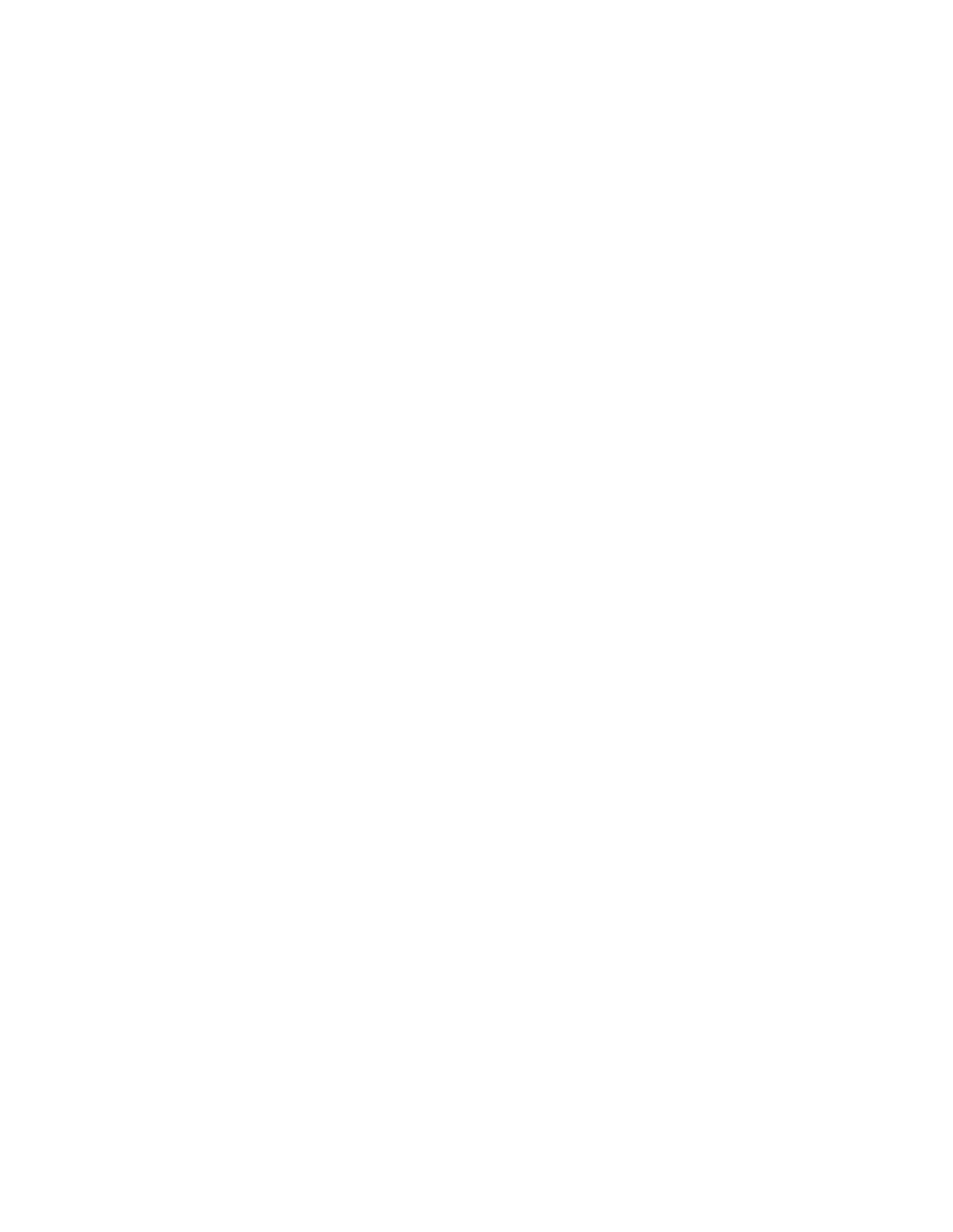## **I. Introduction**

In its 11th Five-Year Plan (2006–2010), the People's Republic of China (PRC) emphasized the construction of a New Socialist Countryside (NSC) program to accelerate the development and modernization of the agricultural and rural economy. The creation of the NSC is aimed at balancing economic and social development in the urban and rural areas in order to close their widening income gap. Key components of the Five-Year Plan include (i) developing modern agriculture by improving production capacity, promoting agriculture restructuring, strengthening the agricultural service system, and improving the rural distribution system; (ii) increasing villagers' income by exploring ways of increasing agricultural and nonagricultural income, and improving policies that serve to increase income levels; (iii) improving the appearance of the countryside by strengthening rural infrastructure, improving rural environmental protection, improving rural healthcare and sanitation, and developing the rural social security system; (iv) assisting new villagers by improving rural education, increasing labor skill training, and improving rural cultural development; (v) increasing investment in agricultural and rural areas; and (vi) deepening rural reform (National Development and Reform Commission 2005). Under the Five-Year Plan, governments at all levels increased their expenditures on "agriculture, rural areas, and farmers" (*san nong*). The *san nong* expenditure from the national government, for example, increased from CNY298 billion  $($43.8 \text{ billion}^1)$  in 2005 to CNY725 billion  $($106.6$ billion) in 2009, equivalent to a 144% increase. These expenditures were mostly on agricultural production support (irrigation and drainage, service roads, land improvement); farmers' subsidies (grain production subsidy, quality seed subsidy, agricultural machinery subsidy); and rural education and health programs.

To better understand the priorities of and binding constraints to the PRC's rural development, and to aid the development of the NSC, the Asian Development Bank (ADB) carried out two surveys—one in 2007 and another in 2010—in the rural areas of Chongqing, Inner Mongolia, Jiangsu, Liaoning, Shaanxi, and Shangdong.2 The 2007 survey collected village and household information during the first year of the NSC program. The survey team visited 25 villages and interviewed a total of 651 people, including 594 villagers and 57 village cadres in the 12 counties of the six provinces

<sup>&</sup>lt;sup>1</sup> \$ refers to United States dollar. A conversion rate of \$1 = CNY6.8 is used in this paper to assist general readers in understanding the equivalent international value of the PRC's local currency.

<sup>&</sup>lt;sup>2</sup> The two surveys were, respectively, financed under ADB's technical assistance TA 4790-PRC: Facility for Reform Support and Capacity Building; and RETA 6428: Supporting Strategic Knowledge Products and Research Networking. The survey team was led by Fengying Nie of the Chinese Academy of Agricultural Science.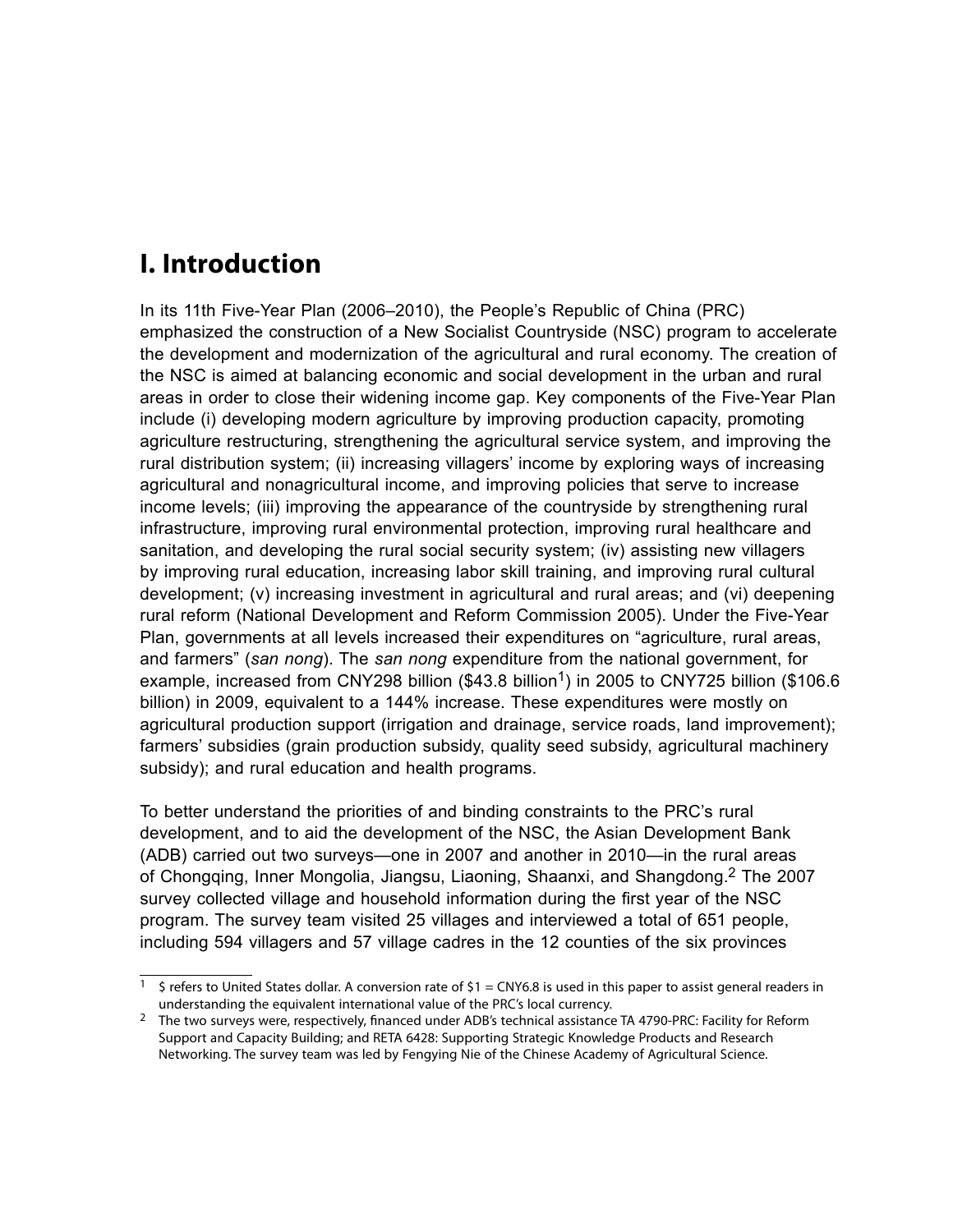through a multi-stage stratified random sampling method. $3$  The 2010 survey was carried out in the same villages and with the same group of people to capture possible changes after a few years of implementation of the NSC. This paper summarizes some of the key findings emerging from these surveys.

These surveys reveal that the "old wisdom" appears to remain valid in the PRC's course of constructing a "new countryside". Specifically, the surveys show that:

- (i) Income growth, agricultural production growth, and village road improvement should remain the highest priority in the PRC's rural development agenda.
- (ii) While providing capital to villagers is essential to improving agricultural income, enhancing job skills is essential to increasing income from nonagricultural employment.
- (iii) Improving agrotechnology, farmer training, and seed variety is the key to expanding agricultural production.
- (iv) At this development stage, most rural residents expect the national government to hold the primary responsibility for rural development, closely followed by the village collective and the county and township governments.
- (v) Government investments are expected to prioritize the development of village roads and farm irrigation systems.
- (vi) Littering, poor village streets, and water disposal system are seen as the most pressing problems in terms of rural living conditions.
- (vii) A high percentage of villagers are concerned with the affordability, accessibility, and quality of their medical care, children's education, and old-age support services.
- (viii) Despite the high participation rate in the Rural Cooperative Medical Service (RCMS), participants' satisfaction level was low, and nonparticipants doubted its effectiveness. In contrast, despite the high satisfaction level among its participants, the participation rate in the Rural Old Age Insurance

<sup>&</sup>lt;sup>3</sup> The survey selected two provinces in each of the eastern, middle, and western regions. Within each province, stratified sampling counties and towns in each "stratum" were selected according to their economic development status; and then the sample villages in each town, and the households in each village, were randomly selected. Due to funding constraints, the survey could only cover a small number of the villages in the PRC—the PRC currently has about 640,000 administrative villages, where about 70% of the country's population lives.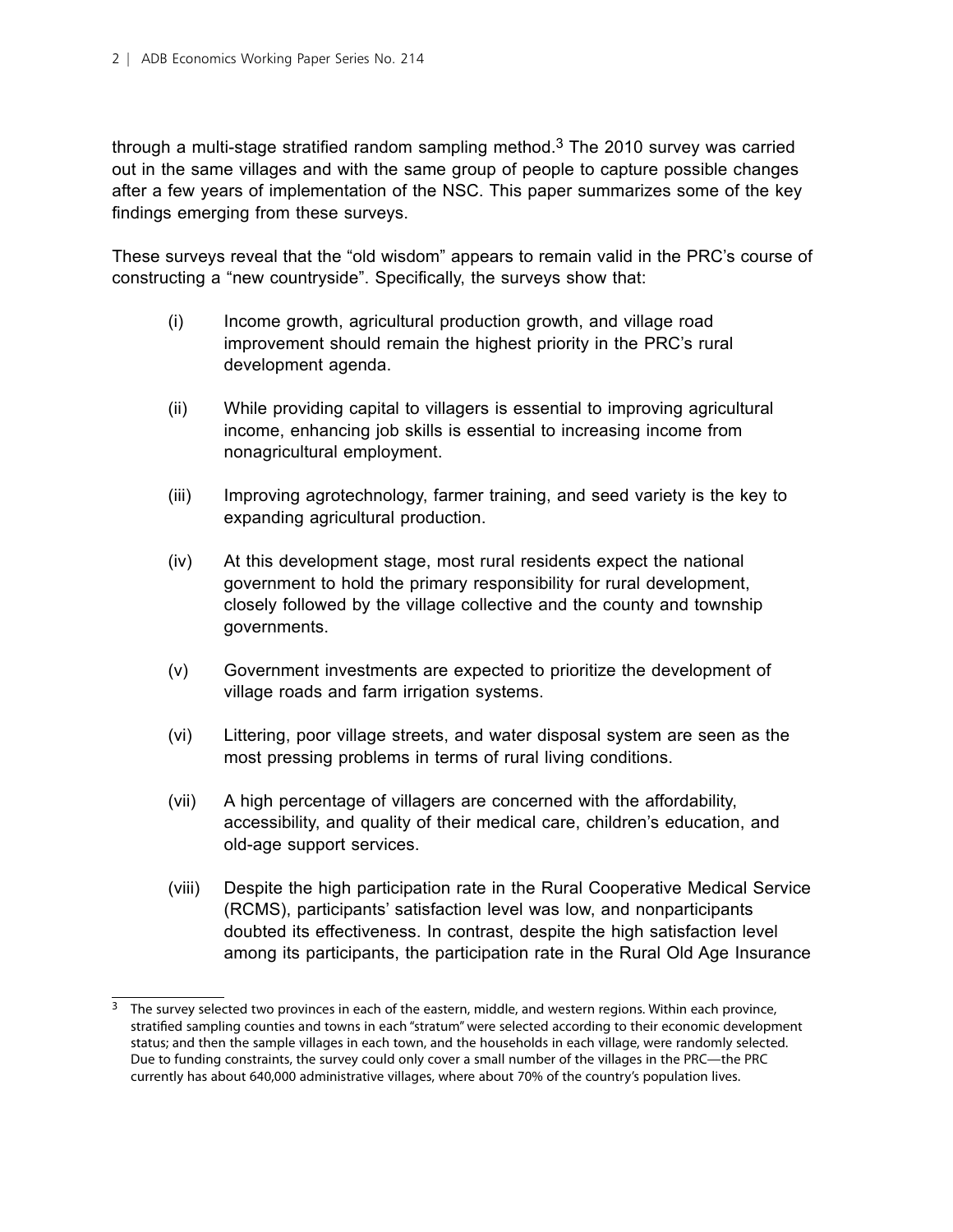(ROAI) remained low, and nonparticipants were mostly concerned with affordability.

(ix) The overall assessments on rural governance—which include the participation and satisfaction of elected village cadres, use of villager representative meetings to make major village decisions, and publication of village affairs—were generally positive. However, large provincial differences exist.

One special feature of these surveys is that they allow for comparison of villagers' and village cadres' views on the priorities in the PRC's rural development, as both groups were interviewed. Villagers and village cadres are the major players of rural development, but their incentives and information differ. Compared to the villagers, the village cadres are often more exposed to the outside world and, therefore, possess more information about village development. More importantly, the village cadres, mostly elected by the villagers and supervised by township governments, have different incentives and priorities for village development. In the past, aligning the interests and priorities of villagers and village cadres was challenging, particularly because one of the most important tasks of village cadres was the collection of taxes and fees from villagers. With the abolition of the agricultural tax system in the early 2000s, the responsibilities of village cadres have changed dramatically from tax and fee collection to the provision of local public goods. In many cases, the village cadres are evaluated by both villagers and upper-level governments based on their performance on providing local public goods. In the 2010 survey, we found that the interests and perceptions of village cadres were better aligned as compared to 2007.

In the succeeding sections, the perceptions of the villagers and the village cadres on critical issues relating to the PRC's rural development, as based on the results of the two surveys, are summarized. The paper is organized as follows. Section II addresses the question of what survey respondents consider as the priority areas of rural development. Section III discusses the different views of the respondents on who should do what for rural development, with particular focus on the roles of government. The surveys assessed the demand for social services and the status of governance in the rural areas, and the findings are presented in Sections IV and V, respectively. Finally, Section VI concludes the paper with policy discussions.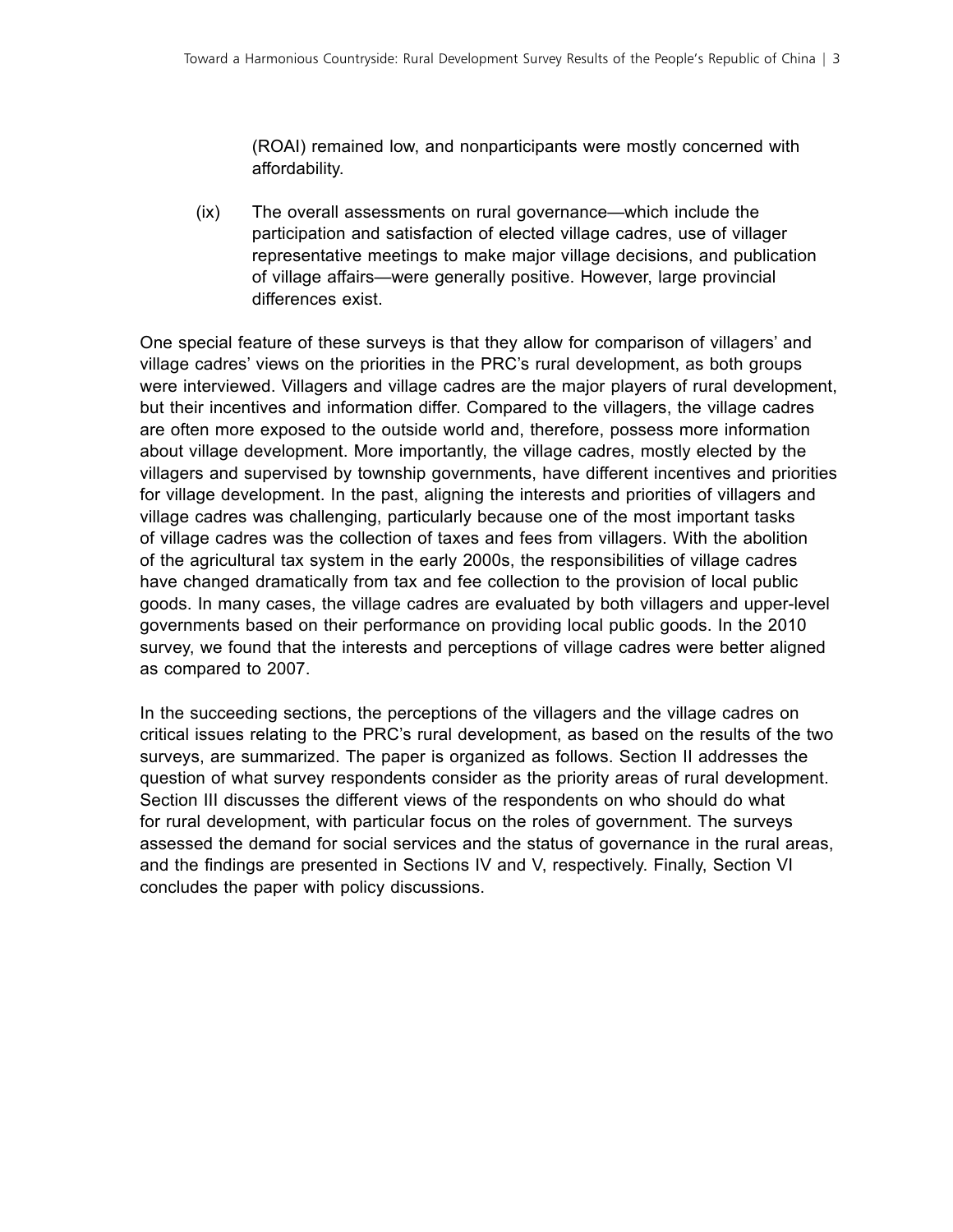## **II. Priority Areas of the PRC's Rural Development**

### **(i) Income growth, agricultural production growth, and road improvement remain the highest priorities**

Asked what the priority areas of rural development should be, the respondent villagers cited income growth  $(74\%$  in 2010<sup>4</sup>) as the top priority, followed by production growth (36%), and village road improvement (31%). The village cadres generally agree with these three priority areas (Table 1). In 2010, the percentages of the villagers and village cadres who consider these three areas as priority areas are very close as compared to 2007—implying a convergence in perceptions of the villagers and village cadres.

#### **Table 1: Priority Areas of the PRC's Rural Development Identified by Villagers and Village Cadres**

|                                                          |                               | 2007                                  |            |                               | 2010                           |           |
|----------------------------------------------------------|-------------------------------|---------------------------------------|------------|-------------------------------|--------------------------------|-----------|
|                                                          | <b>Villagers</b><br>(percent) | Village<br><b>Cadres</b><br>(percent) | z-score    | <b>Villagers</b><br>(percent) | Village<br>Cadres<br>(percent) | z-score   |
| Income Growth                                            | 76                            | 63                                    | $2.01**$   | 74                            | 80                             | $-1.10$   |
| <b>Production Growth</b>                                 | 46                            | 59                                    | $-1.95*$   | 36                            | 37                             | $-0.26$   |
| Improved Village Roads                                   | 42                            | 70                                    | $-4.46***$ | 31                            | 38                             | $-1.15$   |
| Old-age Support                                          | 21                            | 17                                    | 0.74       | 29                            | 30                             | $-0.14$   |
| <b>Health Care Services</b>                              | 18                            | 24                                    | $-1.03$    | 25                            | 19                             | 1.32      |
| Safe Drinking Water                                      | 15                            | 8                                     | 1.58       | 18                            | 9                              | $2.45***$ |
| Solid Waste and Waste Water<br>Management                | 22                            | 15                                    | 1.44       | 17                            | 18                             | $-0.41$   |
| Improved Transportation Condition                        | 18                            | 13                                    | 1.24       | 13                            | 18                             | $-1.15$   |
| Improved Cultural and<br><b>Entertainment Facilities</b> | 14                            | 12                                    | 0.34       | 13                            | 15                             | $-0.56$   |
| <b>Basic Education</b>                                   | 11                            | 13                                    | $-0.45$    | 11                            | 8                              | 1.12      |
| Democratic Governance                                    |                               |                                       |            | 4                             | 7                              | $-1.04$   |
| <b>Improved Communication</b>                            | 3                             | $\overline{2}$                        | 0.66       | 2                             | 0                              | $3.50***$ |
| Others                                                   |                               |                                       | $-0.33$    | $\overline{2}$                |                                | 0.30      |

– means not available.

\* statistically significant at 10% significance level; \*\* statistically significant at 5% significance level; \*\*\* statistically significant at 1% significance level.

Note: The numbers in the table show the percentage of survey respondents who provided positive answers to the question. The z-score measures whether the responses from the villagers and from the village cadres are significantly different in statistics.

Source: Staff estimates.

<sup>&</sup>lt;sup>4</sup> The percentages presented in this paper, unless otherwise stated, refer to the 2010 survey results.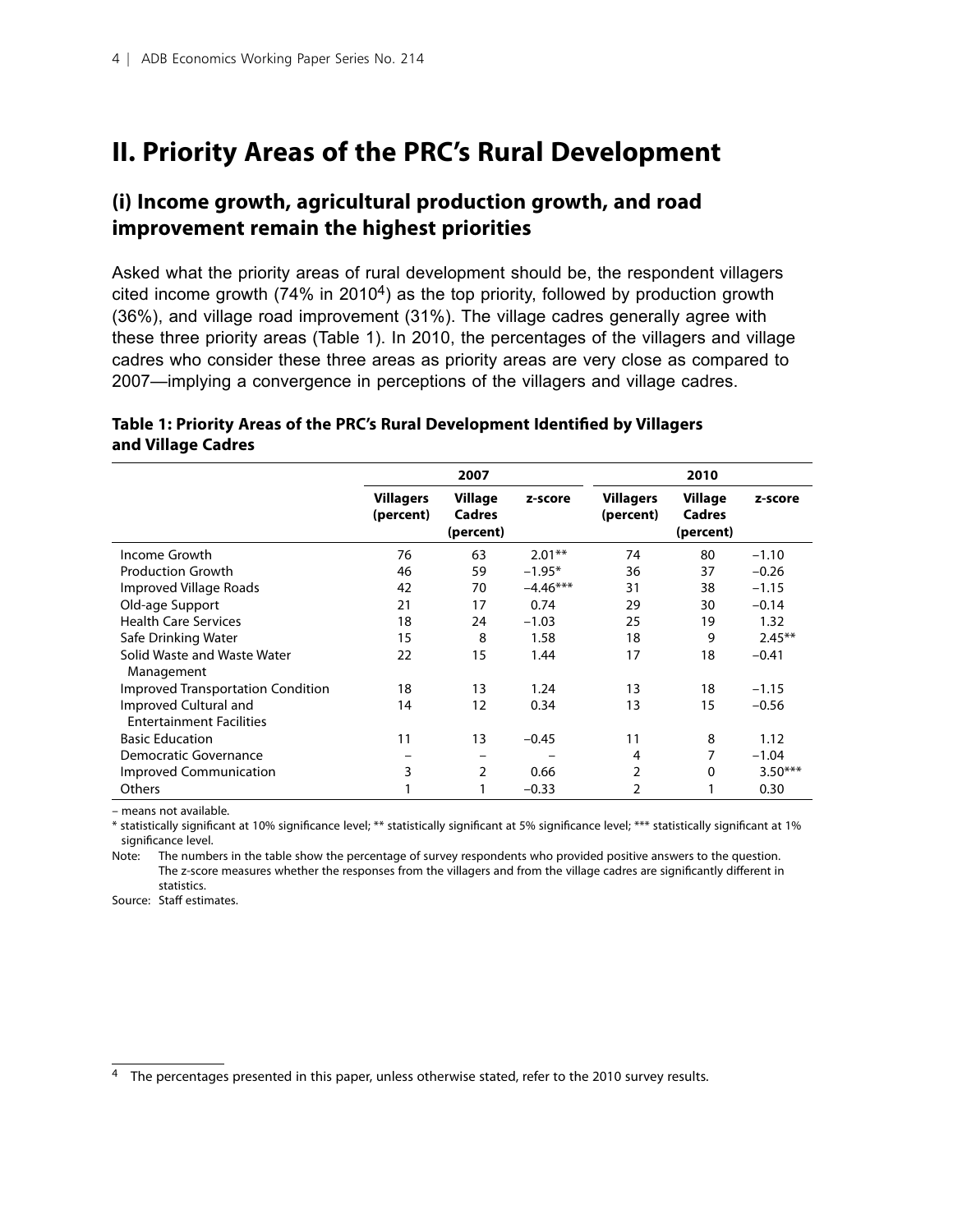## **(ii) Lack of technology and capital and expensive inputs are the most constraining factors to agricultural income growth; while lack of job skills constrain the growth of nonagricultural employment income the most**

According to the 2010 survey results presented in Table 2, the main impediments to agricultural income growth, as identified by respondents, are lack of capital (54%), high prices of agricultural inputs such as fertilizers (51%), and lack of technology (44%). Poor irrigation also appears constraining, but significantly less of a concern as compared to the 2007 results—a possible result of accelerating investment in land improvement under the NSC program in recent years. For the growth of nonagricultural employment income, the dominant constraining factor is lack of necessary job skills (55%). This is followed by low paying jobs (40%), lack of job information (34%), and high living costs (23%).

| <b>Agricultural Income</b>         | <b>Nonagricultural Employment Income</b> |      |           |                          |      |      |            |
|------------------------------------|------------------------------------------|------|-----------|--------------------------|------|------|------------|
|                                    | 2007                                     | 2010 | z-score   |                          | 2007 | 2010 | z-score    |
| Lack of Capital                    | 53                                       | 54   | $-0.32$   | Lack of Necessary Skills | 71   | 55   | $5.88***$  |
| High Prices of Agricultural Inputs | 55                                       | 51   | 1.45      | Low Paying Job           | 37   | 40   | $-1.17$    |
| Lack of Technology                 | 57                                       | 44   | $4.45***$ | Lack of Job Information  | 41   | 34   | $2.34**$   |
| Poor Irrigation                    | 45                                       | 26   | $6.88***$ | <b>High Living Costs</b> | 21   | 23   | $-0.96$    |
| <b>Small Production Scale</b>      | 31                                       | 25   | $2.27**$  | <b>Others</b>            | 6    | 19   | $-6.91***$ |
| Scattered Land                     | 27                                       | 18   |           |                          |      |      |            |
| Lack of Sales Channel              | 26                                       | 27   |           |                          |      |      |            |
| <b>Others</b>                      | 2                                        | 4    |           |                          |      |      |            |

|  |  | Table 2: Top Constraining Factors for Villagers' Income Growth |  |  |  |  |
|--|--|----------------------------------------------------------------|--|--|--|--|
|--|--|----------------------------------------------------------------|--|--|--|--|

\* statistically significant at 10% significance level; \*\* statistically significant at 5% significance level; \*\*\* statistically significant at 1% significance level.

Note: The numbers in the table show the percentage of survey respondents who provided positive answers to the question. The z-score measures whether the responses from the villagers and from the village cadres are significantly different in statistics.

Source: Staff estimates.

## **(iii) To expand agricultural production, the key is to improve agrotechnology, farmer training, and seed variety**

Results of the surveys identify a few key areas for agricultural production development, including adoption and dissemination of new technologies, farmer training, and introduction of better seeds and varieties. Improvement of the irrigation systems, one of the primary areas of concern in 2007, has made significant progress by 2010 (Table 3).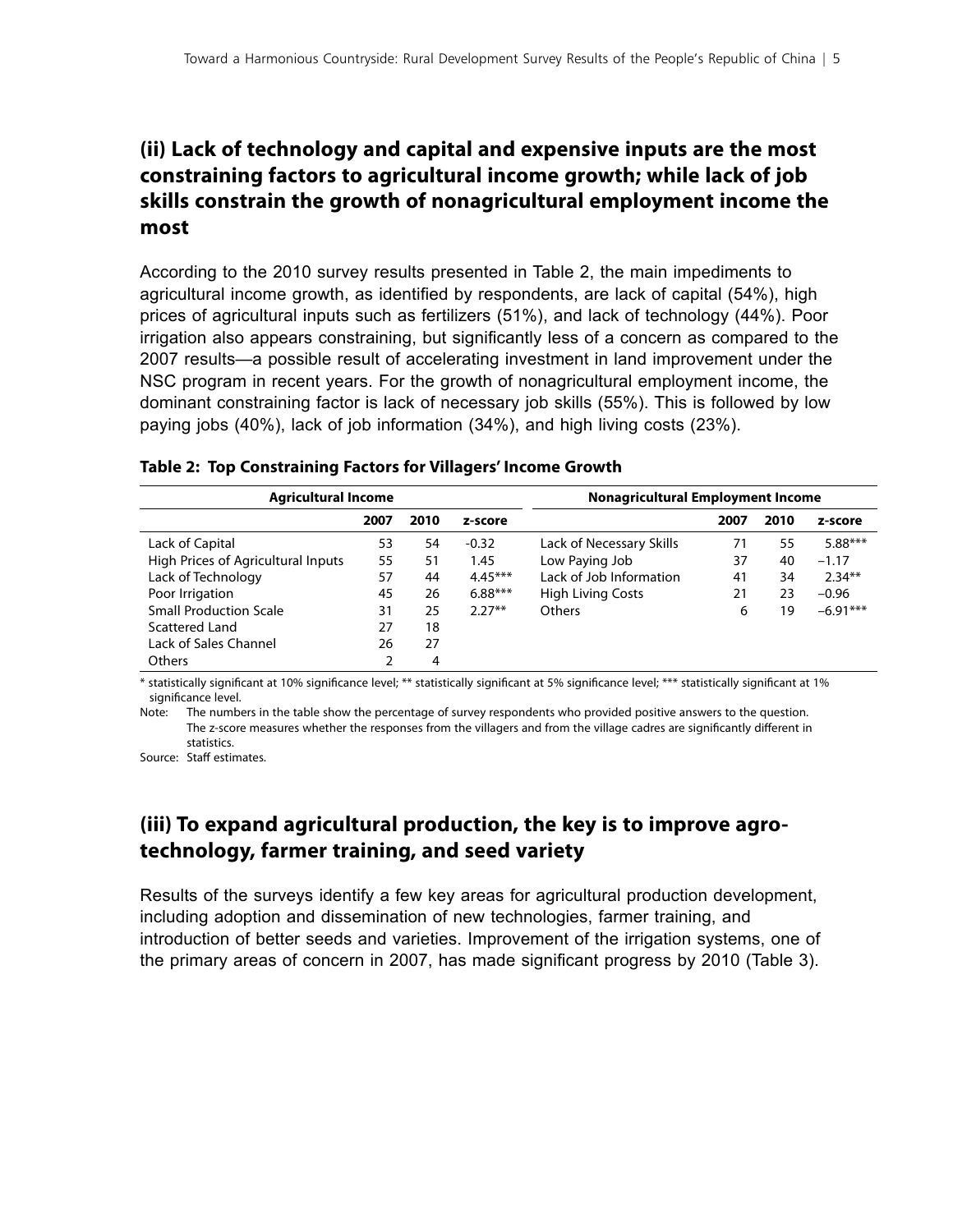|                                                                |                               | 2007                           |           |                               | 2010                                  |            |
|----------------------------------------------------------------|-------------------------------|--------------------------------|-----------|-------------------------------|---------------------------------------|------------|
|                                                                | <b>Villagers</b><br>(percent) | Village<br>Cadres<br>(percent) | z-score   | <b>Villagers</b><br>(percent) | <b>Village</b><br>Cadres<br>(percent) | z-score    |
| Improvement of Technology<br><b>Adoption and Dissemination</b> | 52                            | 67                             | $-2.21**$ | 56                            | 54                                    | 0.32       |
| Farmers' Training                                              | 50                            | 58                             | $-1.14$   | 52                            | 65                                    | $-2.21**$  |
| Introduction of Better Seeds<br>and Varieties                  | 52                            | 67                             | $-2.33**$ | 50                            | 53                                    | $-0.43$    |
| Provision of Market Information                                | 45                            | 43                             | 0.26      | 36                            | 54                                    | $-2.91***$ |
| Improvement of Irrigation                                      | 54                            | 38                             | $2.39**$  | 35                            | 42                                    | $-1.14$    |
| Agricultural Insurance                                         | 30                            | 25                             | 0.67      | 25                            | 21                                    | 0.76       |
| <b>Disaster Forecasting</b>                                    | 28                            | $12 \overline{ }$              | $3.41***$ | 16                            | 14                                    | 0.42       |
| Others                                                         | 4                             | 0                              | $4.80***$ | 5                             | 4                                     | 0.41       |

#### **Table 3: Key Areas for Agricultural Production Growth Identified by Villagers and Village Cadres**

\* statistically significant at 10% significance level; \*\* statistically significant at 5% significance level; \*\*\* statistically significant at 1% significance level.

Note: The numbers in the table show the percentage of survey respondents who provided positive answers to the question. The z-score measures whether the responses from the villagers and from the village cadres are significantly different in statistics.

Source: Staff estimates.

From Tables 1 and 3, the priority areas of the village cadres and villagers are found generally consistent. Such consistency further improved from 2007 to 2010. At the beginning of the NSC program, as shown in the 2007 survey, village cadres appeared to have stronger interests than villagers in such areas as village road development, seed improvement, and technology improvement. These areas tend to be more closely related to the development of village collective enterprises, whose performance is linked to the remuneration of village cadres (to be discussed in a later section). Such priority differences diminished 3 years into the NSC program, as depicted in the 2010 survey, suggesting that the priorities of the villagers and the villager cadres became better aligned as the NSC program developed.

## **III. Roles of the Governments**

### **(i) Most villagers and village cadres expect the national government to hold the primary responsibility for rural development**

Despite the agreements on what to do (priority areas) for rural development, villagers and village cadres have very different views on who should do what. Over half of the respondents, both villagers and village cadres, agreed that rural development efforts should be led by the national government, closely followed by the village collective and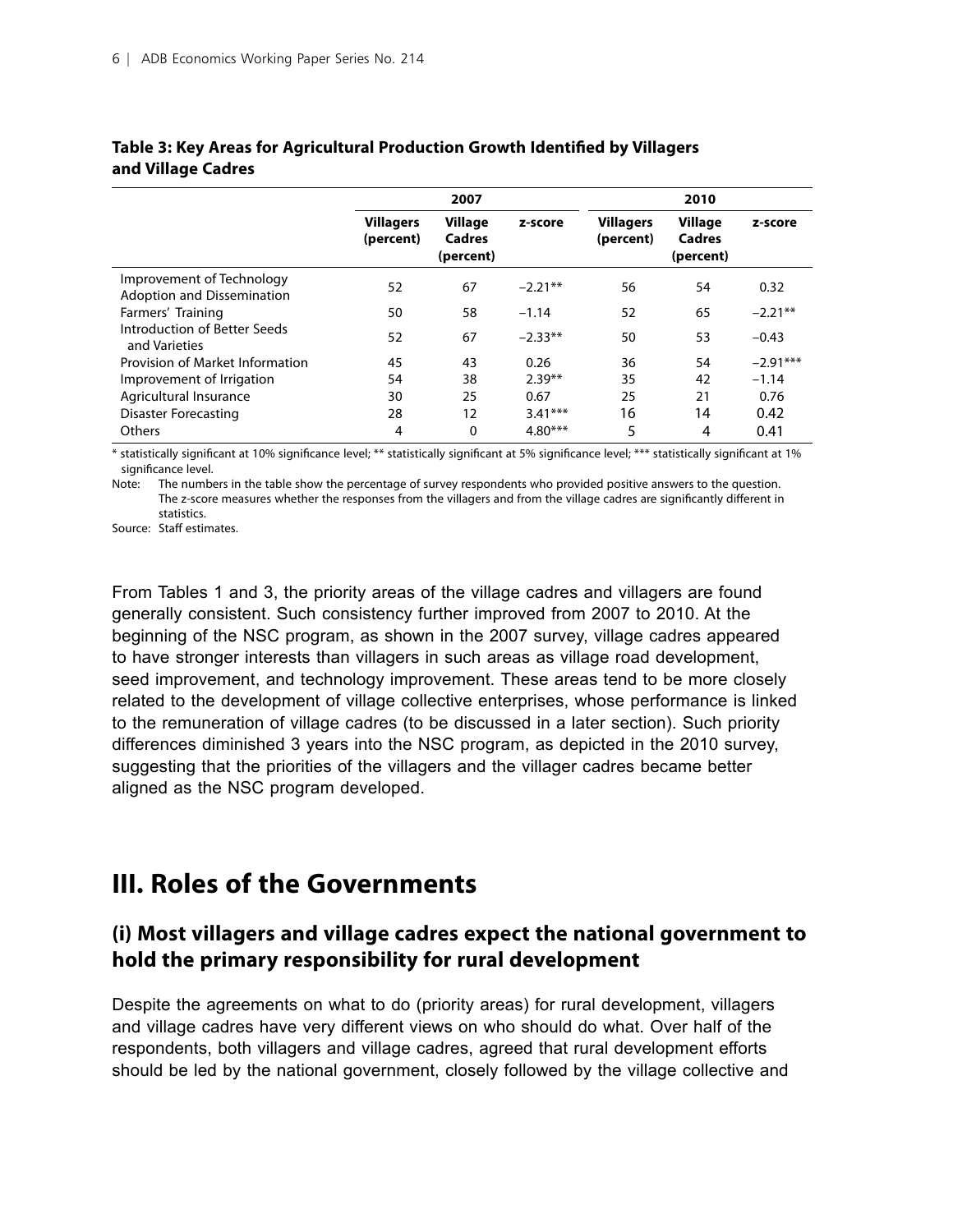the county and town governments. The opinions, however, are more divergent when it comes to the roles and responsibilities of the provincial governments, county and town governments, village collective enterprises, and villagers. A significantly higher percentage of villagers, as compared to village cadres, expect provincial governments, county and town governments, and village collectives to lead rural development (Table 4). From 2007 to 2010, the view of village cadres on the roles and responsibilities of these local governments has changed to become more in line with that of the villagers, but the difference remains large. For example, the percentage of village cadres who expected the provincial government to play the leading role increased from 1% in 2007 to 15% in 2010, but this is still well below the 34% perception of villagers in 2010.

Investments in rural infrastructure, including rural education and medical services, have been predominantly financed by the local governments, with minimal support from the national government, if at all. Hence, national expenditure in rural development evidently does not match expectations of survey respondents.

|                              |                               | 2007                                         |            | 2010                          |                                              |           |  |
|------------------------------|-------------------------------|----------------------------------------------|------------|-------------------------------|----------------------------------------------|-----------|--|
|                              | <b>Villagers</b><br>(percent) | <b>Village</b><br><b>Cadres</b><br>(percent) | z-score    | <b>Villagers</b><br>(percent) | <b>Village</b><br><b>Cadres</b><br>(percent) | z-score   |  |
| <b>National Government</b>   | 55                            | 48                                           | 1.08       | 54                            | 54                                           | 0.05      |  |
| <b>Provincial Government</b> | 29                            |                                              | $11.15***$ | 34                            | 15                                           | $4.16***$ |  |
| County and Town Government   | 45                            | 11                                           | $7.39***$  | 52                            | 17                                           | $7.21***$ |  |
| Village Collective           | 54                            | 38                                           | $2.28**$   | 51                            | 41                                           | $1.77*$   |  |
| <b>Villagers</b>             | 42                            | 38                                           | 0.58       | 21                            | 19                                           | 0.47      |  |
| <b>Others</b>                | 2                             | 0                                            | $3.38***$  | 3                             | 6                                            | $-0.93$   |  |

#### **Table 4: Lead Role for Rural Development—Perception of Villagers and Village Cadres**

\* statistically significant at 10% significance level; \*\* statistically significant at 5% significance level; \*\*\* statistically significant at 1% significance level.

Note: The numbers in the table show the percentage of survey respondents who provided positive answers to the question. The z-score measures whether the responses from the villagers and from the village cadres are significantly different in statistics.

Source: Staff estimates.

Although Table 4 shows a clear and high expectation of the national government's support in rural development, there is indication that such expectation will fade over time once the area is developed and becomes richer. This is evidenced by the fact that for relatively richer coastal provinces such as Jiangsu and Shandong, the expectation or reliance on the national government is less than that in the inland provinces; while expectations on village collectives, villagers, and county and town governments are significantly higher (Table 5).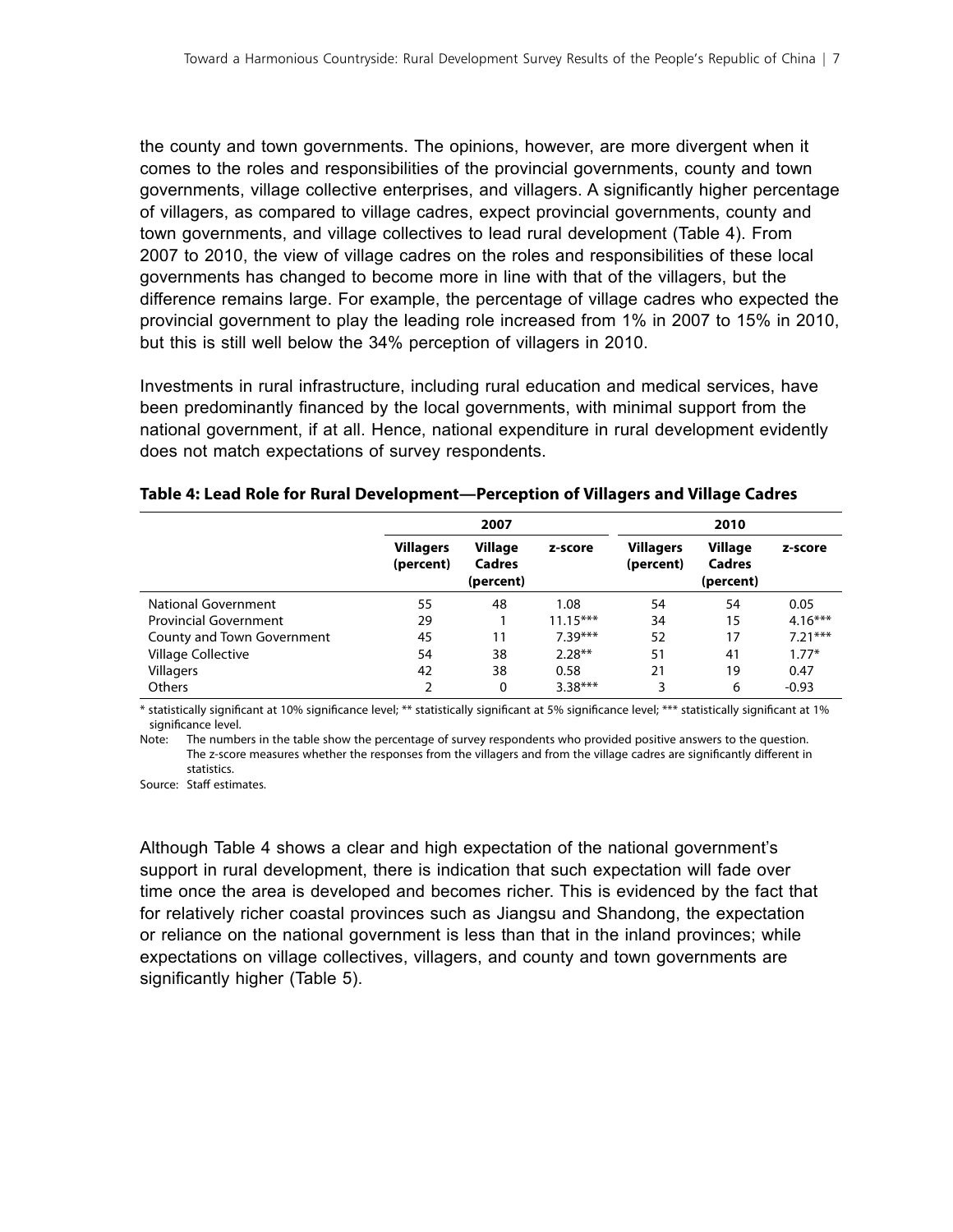|                              |                                                 | 2007                                   |            |                                          | 2010                                   |            |  |  |
|------------------------------|-------------------------------------------------|----------------------------------------|------------|------------------------------------------|----------------------------------------|------------|--|--|
|                              | Jiangsu<br>and<br><b>Shangdong</b><br>(percent) | Other<br><b>Provinces</b><br>(percent) | z-score    | Jiangsu<br>and<br>Shangdong<br>(percent) | Other<br><b>Provinces</b><br>(percent) | z-score    |  |  |
| National Government          | 50                                              | 62                                     | $-2.80***$ | 42                                       | 70                                     | $-6.62***$ |  |  |
| <b>Provincial Government</b> | 31                                              | 25                                     | 1.55       | 30                                       | 39                                     | $-2.00**$  |  |  |
| County and Town Government   | 53                                              | 34                                     | $4.54***$  | 56                                       | 47                                     | $2.03**$   |  |  |
| <b>Village Collective</b>    | 71                                              | 31                                     | $10.10***$ | 64                                       | 36                                     | $6.69***$  |  |  |
| Villagers                    | 51                                              | 30                                     | $4.94***$  | 23                                       | 20                                     | 0.84       |  |  |
| <b>Others</b>                |                                                 | 3                                      | $-1.63$    | 3                                        | 4                                      | $-0.69$    |  |  |

#### **Table 5: Lead Role for Rural Development—Perception by Villagers in Coastal Provinces and Inland Provinces**

\* statistically significant at 10% significance level; \*\* statistically significant at 5% significance level; \*\*\* statistically significant at 1% significance level.

Note: The numbers in the table show the percentage of survey respondents who provided positive answers to the question. The z-score measures whether the responses from the villagers and from the village cadres are significantly different in statistics.

Source: Staff estimates.

## **(ii) Government investments for development of village roads and farm irrigation systems are the most expected**

Asked what they think should be the priority areas for government investments, both villagers and village cadres highlighted village roads, farm irrigation, and rural environment improvement (Table 6). Since it is also important to mobilize villagers to make them more active, creative, and more predisposed to exercise their own initiative, the surveys asked which areas of investments villagers are most willing to contribute their labor and/or capital to. Again, the three priority areas above (village roads, farm irrigation, and rural environment improvement) were identified.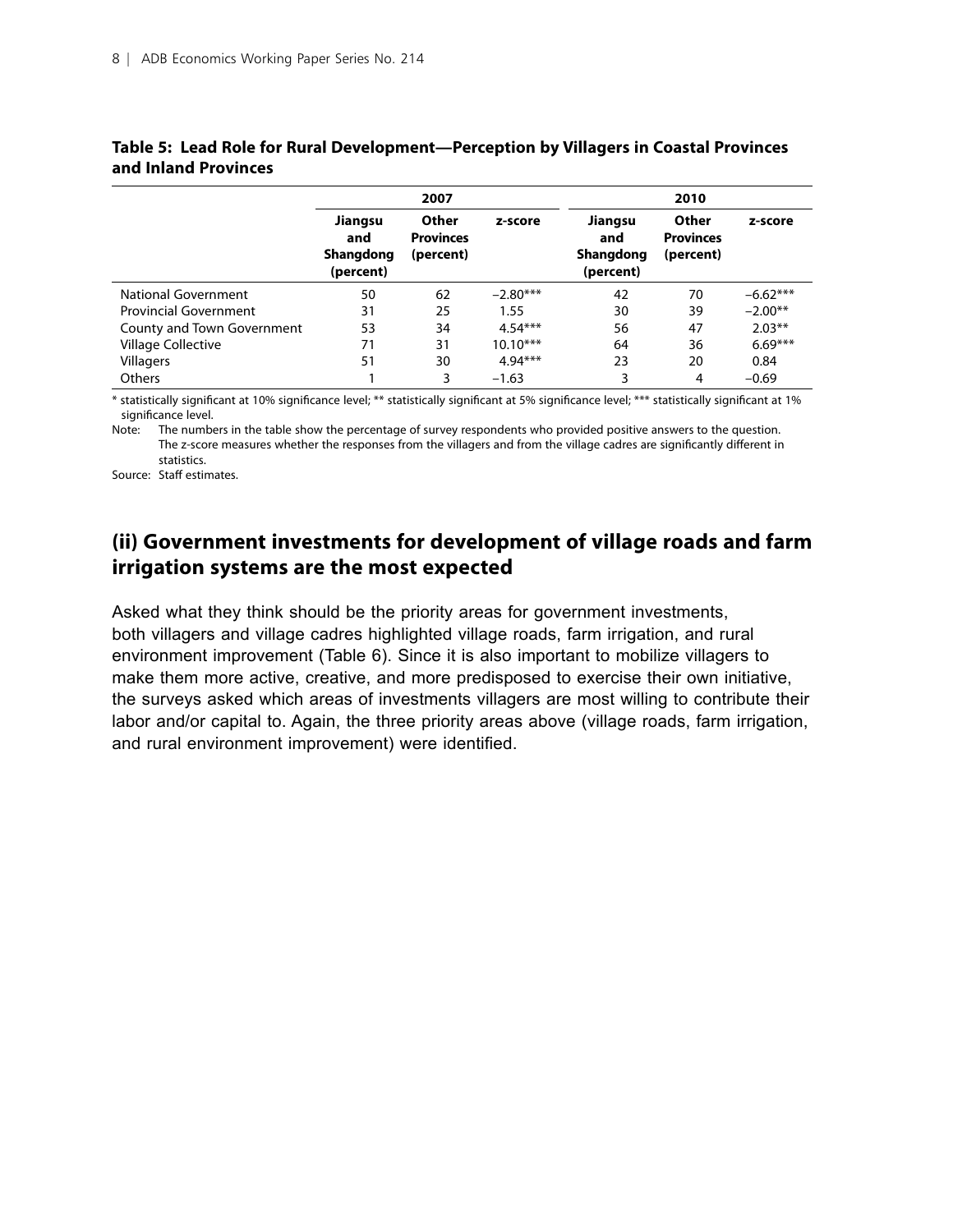|                                                        |                               | 2007                           |            |                               | 2010                           |            |
|--------------------------------------------------------|-------------------------------|--------------------------------|------------|-------------------------------|--------------------------------|------------|
|                                                        | <b>Villagers</b><br>(percent) | Village<br>Cadres<br>(percent) | z-score    | <b>Villagers</b><br>(percent) | Village<br>Cadres<br>(percent) | z-score    |
| Village Roads                                          | 67                            | 82                             | $-2.70***$ | 49                            | 60                             | $-1.70*$   |
| Farm Irrigation                                        | 57                            | 71                             | $-2.09**$  | 42                            | 53                             | $-1.89*$   |
| Rural Environment Improvement                          | 38                            | 48                             | $-1.48$    | 37                            | 65                             | $-4.76***$ |
| House Repair and Renovation                            | 17                            | 29                             | $-1.94*$   | 25                            | 19                             | 1.33       |
| <b>Construction of Village Clinics</b>                 | 23                            | 36                             | $-1.88*$   | 24                            | 15                             | $1.90*$    |
| Improvement or Construction<br>of Schools              | 19                            | 12                             | 1.57       | 22                            | 6                              | $5.01***$  |
| <b>Construction of Village Activity</b><br>Centers     | 16                            | 41                             | $-3.71***$ | 18                            | 28                             | $-1.96**$  |
| Solid Waste Treatment                                  | 20                            | 30                             | $-1.51$    | 17                            | 35                             | $-3.02***$ |
| Improvement of Access to Safe<br><b>Drinking Water</b> | 14                            | 33                             | $-3.05***$ | 17                            | 32                             | $-2.74***$ |
| <b>Others</b>                                          | 2                             | 7                              | $-1.30$    | 2                             | $\overline{2}$                 | 0.09       |

#### **Table 6: Priority Areas for Government Investment—Perception by Villagers and Village Cadres**

\* statistically significant at 10% significance level; \*\* statistically significant at 5% significance level; \*\*\* statistically significant at 1% significance level.

Note: The numbers in the table show the percentage of survey respondents who provided positive answers to the question. The z-score measures whether the responses from the villagers and from the village cadres are significantly different in statistics.

Source: Staff estimates.

## **IV. Demand for Social Services**

In addition to the demand for income and production growth and for road development, demand for social services was also assessed in the surveys, particularly with respect to living conditions, access to affordable and quality old-age support, improved health care and education services, and access to entertainment.

## **(i) Littering, poor village streets, and poor water disposal system are seen as the most pressing problems in terms of rural living conditions**

The villagers and village cadres are generally consistent in their answers on the most pressing problems with respect to their living conditions, where over 40% of the villagers and village cadres cited littering, poor street conditions, and poor water disposal system (Table 7). These are followed by no streetlighting and lack of entertainment places. In comparison, fewer villagers and village cadres worry about problems such as poor village planning, old and shabby houses, and unsafe drinking water.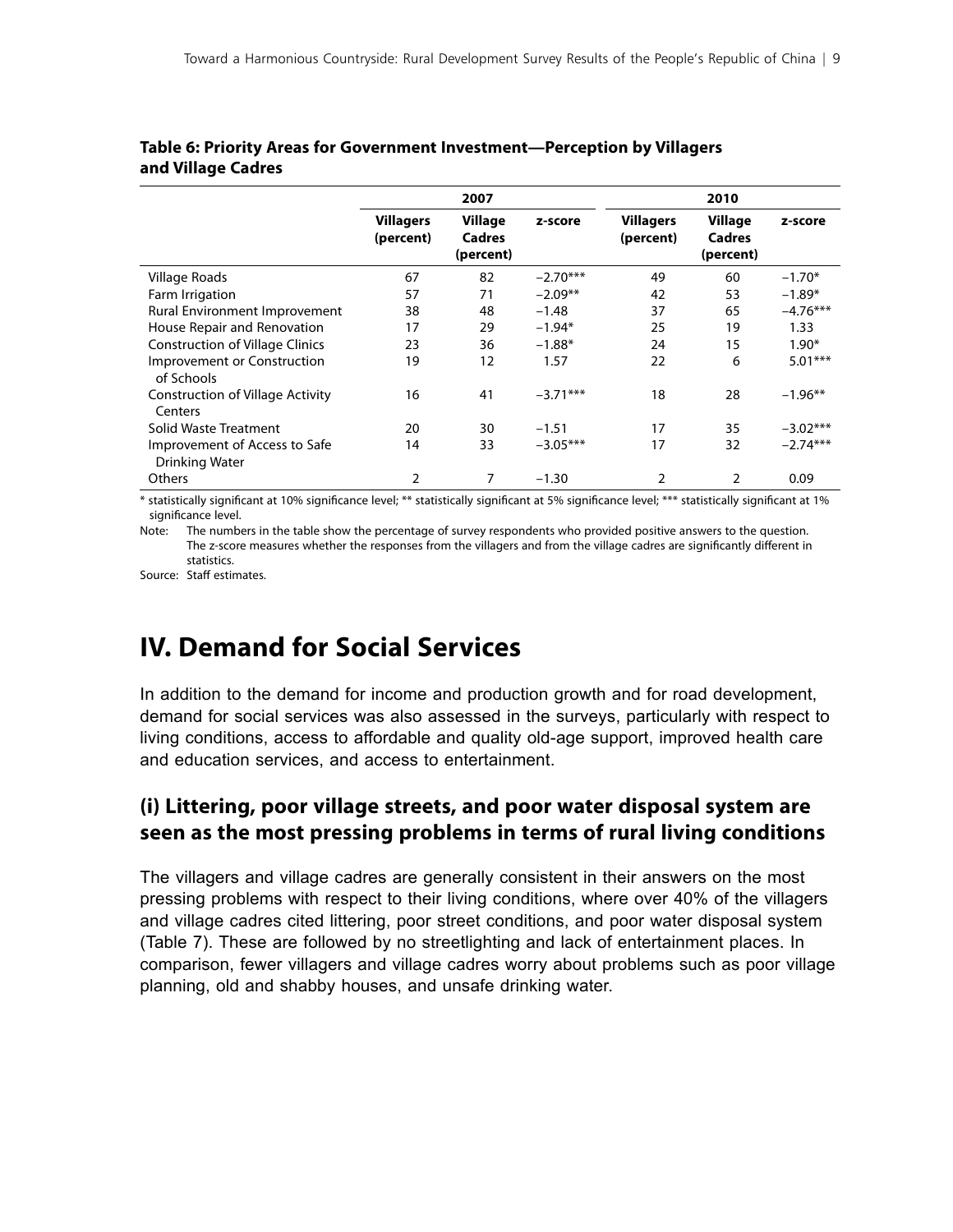|                              |                               | 2007                           |          |                               | 2010                                  |            |
|------------------------------|-------------------------------|--------------------------------|----------|-------------------------------|---------------------------------------|------------|
|                              | <b>Villagers</b><br>(percent) | Village<br>Cadres<br>(percent) | z-score  | <b>Villagers</b><br>(percent) | <b>Village</b><br>Cadres<br>(percent) | z-score    |
| Littering                    | 54                            | 52                             | 0.32     | 48                            | 50                                    | $-0.38$    |
| Poor Village Streets         | 52                            | 65                             | $-1.95*$ | 43                            | 30                                    | $2.22**$   |
| Poor Water Disposal System   | 43                            | 42                             | 0.02     | 41                            | 33                                    | 1.45       |
| No Street Lights             | 51                            | 51                             | 0.00     | 36                            | 33                                    | 0.60       |
| Lack of Entertainment Places | 44                            | 53                             | $-1.31$  | 33                            | 56                                    | $-3.67***$ |
| Unsafe Drinking Water        | 20                            | 18                             | 0.43     | 25                            | 18                                    | 1.39       |
| Old and Shabby Houses        | 21                            | 22                             | $-0.11$  | 18                            | 24                                    | $-1.21$    |
| Poor Village Planning        | 21                            | 26                             | $-0.75$  | 10                            | 10                                    | $-0.03$    |
| <b>Others</b>                | 3                             | 3                              | $-0.17$  | 6                             | 3                                     | $1.72*$    |

#### **Table 7: Most Pressing Problems for Living Conditions—Perception by Villagers and Village Cadres**

\* statistically significant at 10% significance level; \*\* statistically significant at 5% significance level; \*\*\* statistically significant at 1% significance level.

Note: The numbers in the table show the percentage of survey respondents who provided positive answers to the question. The z-score measures whether the responses from the villagers and from the village cadres are significantly different in statistics.

Source: Staff estimates.

## **(ii) Over 60% of the villagers are concerned with medical care, children's education, and old-age support**

As shown in Table 8, in 2010, more than 80% of the surveyed villagers are somewhat concerned or very concerned with their medical care situation, while 68% and 60% of these respondents are concerned with their children's education and old-age support, respectively. The 2007 survey results painted a similar picture. Among the three areas, villagers appear to show relatively less concern for old-age support because a large percentage of the elderly can rely on their children or own savings for support, whereas provisions of education and medical care services heavily rely on the society.

#### **Table 8: Villagers' Concern for Medical Care, Children's Education, and Old-age Support (percent)**

|                    |                 | 2007                         |                           |                 | 2010                         |                           |
|--------------------|-----------------|------------------------------|---------------------------|-----------------|------------------------------|---------------------------|
|                    | <b>Medicare</b> | Children<br><b>Education</b> | Old-age<br><b>Support</b> | <b>Medicare</b> | Children<br><b>Education</b> | Old-age<br><b>Support</b> |
| Not Concerned      |                 | 26                           | 37                        | 20              | 33                           | 40                        |
| Somewhat Concerned | 48              | 44                           | 38                        | 41              | 38                           | 30                        |
| Very Concerned     | 35              | 31                           | 24                        | 40              | 30                           | 30                        |

Source: Staff estimates.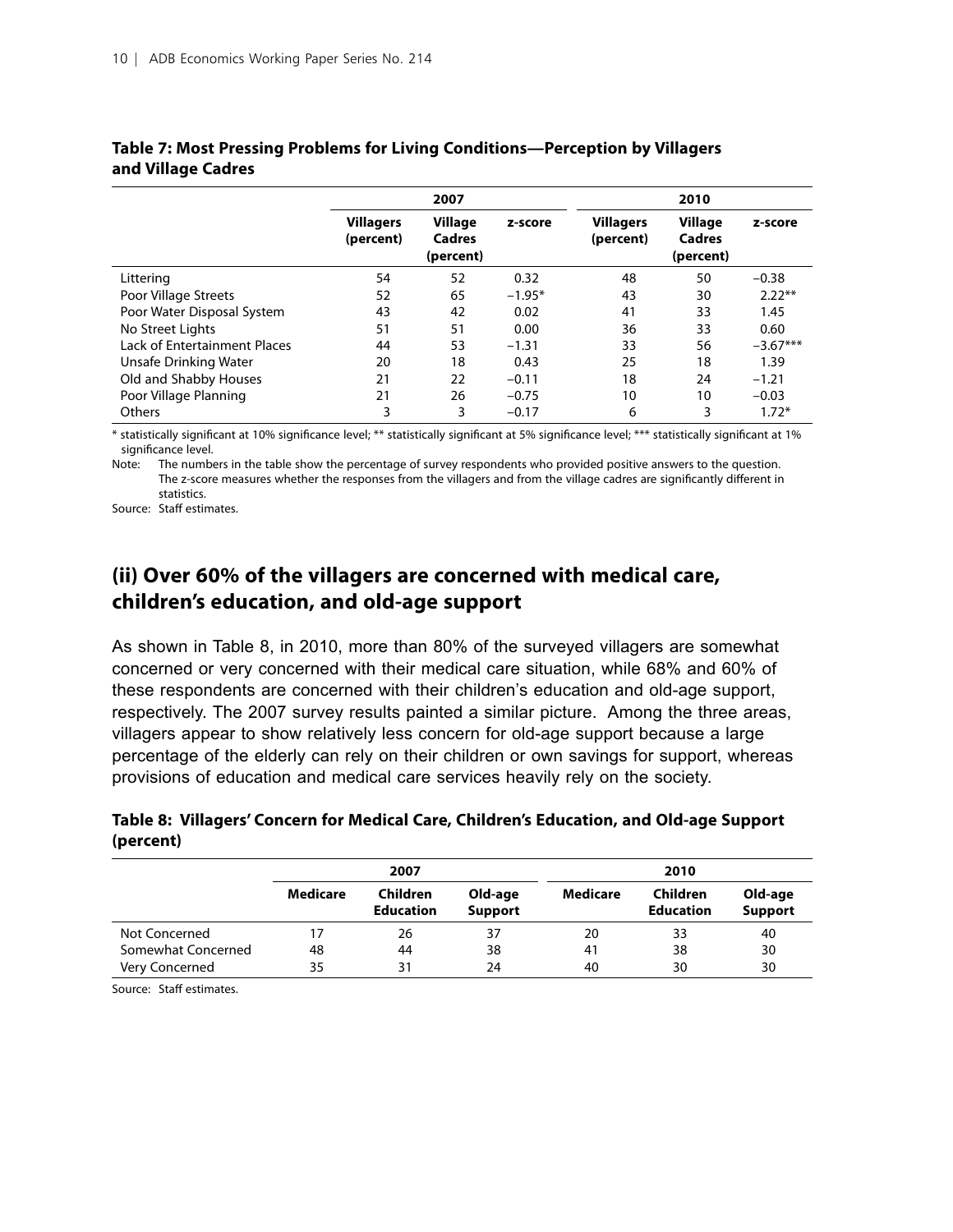## **(iii) The biggest problems for medical care, schooling, and old-age support are, respectively, affordability, quality, and accessibility**

According to the survey results presented in Table 9, the primary problem with regard to medical care is prohibitive prices. In 2007, an estimated 84% of the total villagers found medical care services in their area as too expensive. The percentage did not have much improvement in 2010 at 79%. While prohibitive prices of medical care dampen their demand, the supply side of these social services appears of concern too. About 44% of the surveyed villagers complained about the inferior quality of medical care, such as poor medical techniques and unpleasant attitude of medical staff in local clinics.

|               |          | 2007                         |                             | 2010     |                              |                             |  |
|---------------|----------|------------------------------|-----------------------------|----------|------------------------------|-----------------------------|--|
|               | Medicare | Children<br><b>Education</b> | Old-age<br><b>Insurance</b> | Medicare | Children<br><b>Education</b> | Old-age<br><b>Insurance</b> |  |
| Affordability | 84       | 59                           | 44                          | 79       | 36                           | 38                          |  |
| Quality       | 44       | 47                           | 16                          | 44       | 62                           |                             |  |
| Accessibility | 28       | 21                           | 32                          | 29       | 38                           | 42                          |  |
| Others        | 6        |                              | 9                           | 8        | 20                           | 19                          |  |

#### **Table 9: Factors Constraining Villagers from Benefiting from Medical Care, Children's Education, and Old-age Insurance (percent)**

Source: Staff estimates.

With regard to children's education, the top concern has shifted from the affordability issue in 2007 to the quality of education in 2010. Concern over affordability of children's education was lessened in recent years as the government deepened its rural compulsory education reform. The new compulsory education law was enacted in 2006. All tuition fees and miscellaneous fees were waived in the western provinces starting 2006, and in the central and coastal provinces starting 2007. Under a cost-sharing scheme between the national government and local governments, the governments also pay for poor students' boarding costs, school operational costs, and classroom renovation and maintenance costs. These measures have helped reduce the affordability concerns of education and, at the same time, make the quality concerns stand out more—in the 2010 survey, as high as 62% of the respondents voiced concern regarding the inferior quality of their schools. As the teachers' salaries are mostly paid by the local governments with very limited support from the national government, poor villages, towns, and counties have difficulties in recruiting and retaining quality teachers.

The rural aging population is increasingly concerned about their old-age support as the young people move to the urban areas. The surveys show that the old-age insurance scheme has become the most expected means of old-age support provision, followed by children's support and own savings. However, in the 2010 survey, 42% of the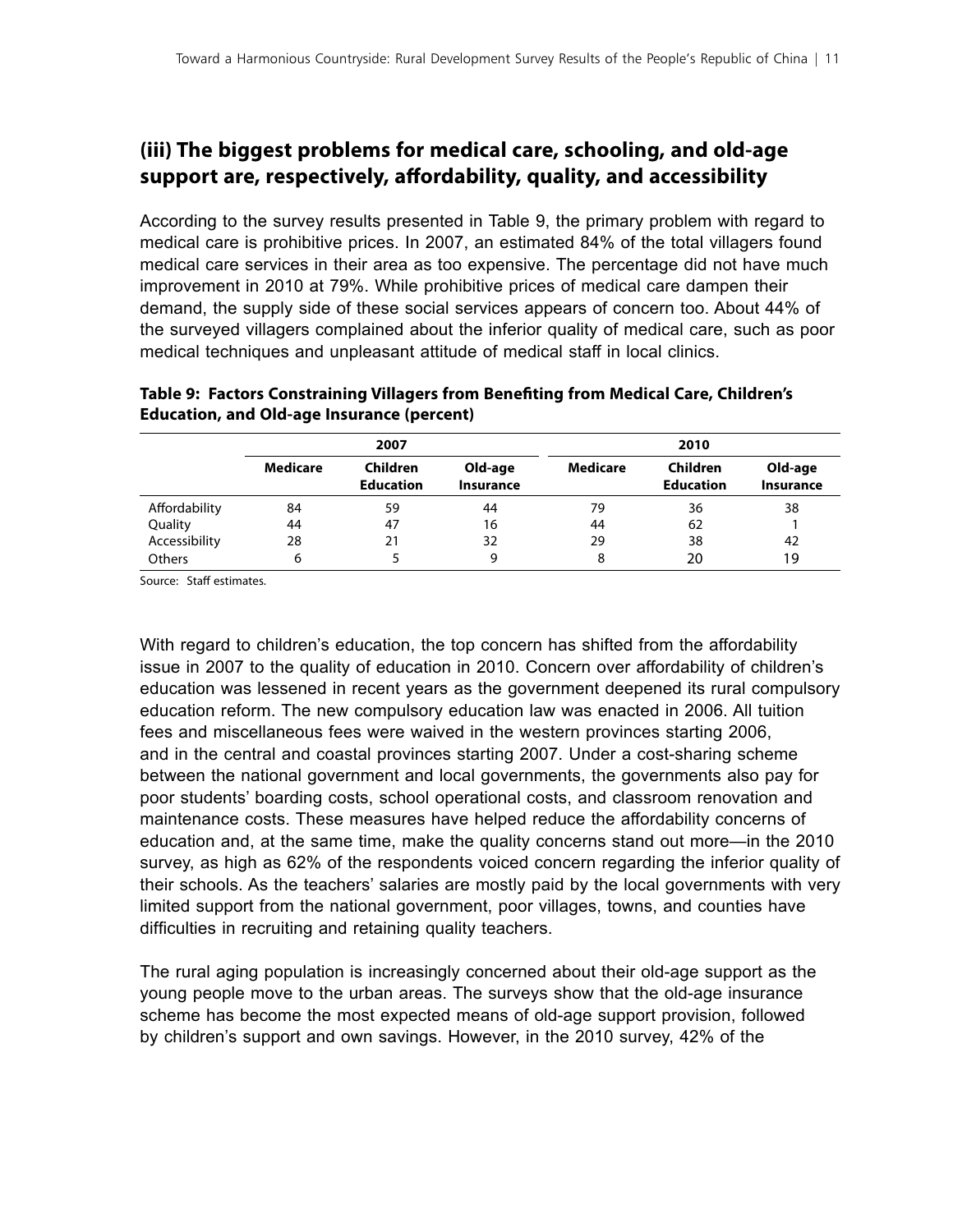respondents complained about the accessibility of such insurance and 38% complained about its affordability.

## **(iv) Despite the high participation rate of the Rural Cooperative Medical System, the participants' satisfaction level was low, and nonparticipants doubted its effectiveness**

According to the surveys, a high percentage of the villagers, about 95% in 2007 and 97% in 2010, participated in the RCMS.<sup>5</sup> However, the surveys showed a low level of satisfaction among the participants. In 2007, less than 60% of the RCMS participants responded that they are "generally satisfied" or "very satisfied", while the others are either "not satisfied" or "not sure yet". Over half of the nonparticipants cited their concern for the effectiveness of the service as reason for their nonparticipation. A plan to further improve the RCMS was published and implemented in April 2009. Under this plan, the government commits an investment worth CNY850 billion (\$125 billion) by 2011 to improve grassroots clinics and hospitals, reduce medicine costs, and provide more subsidies to villagers' medical bills (Xinhua 2009a). The satisfaction level improved in the 2010 survey, where about 70% of the participants responded as "generally satisfied" or "very satisfied".

## **(v) Despite the high satisfaction level among its participants, the participation rate of the Rural Old Age Insurance remained low, and nonparticipants were mostly concerned with affordability**

Unlike the RCMS, the participation rate of the ROAI was found much lower, albeit with a much higher satisfaction level from the participants. According to the 2007 survey, about 35% of respondent villagers participated in old-age insurance, and among the participants, about 80% are "generally satisfied" or "very satisfied" with the service. The remaining 65% of respondent villagers did not participate in old-age insurance. When asked why, 44% of the nonparticipants quoted affordability concerns and 32% indicated unavailability of the insurance in their locality. When further probed whether they would contribute to a hypothetical option of an "old-age insurance fund" together with the governments, an overwhelmingly high percentage (88%) of the respondents said yes. In September 2009, a new plan to further reform the ROAI was announced, which emphasizes the shared contribution from individuals and all levels of governments. The plan aims to cover all rural residents by 2020 (State Council 2009). The effectiveness of the plan, however, has been brought to question in view of the 2010 survey results—the participation rates in old-age insurance further decreased from 35% in 2007 to about 20% in 2010, and concerns over accessibility and affordability remain.

<sup>5</sup> From 1949 to 1978, rural people in the PRC had essentially free access to health clinics run by "barefoot doctors". But the system was dismantled in the early 1980s when the country began its economic reforms. In 2003, the PRC launched the rural cooperative medical care program, under which rural residents and governments jointly contribute to a cooperative fund. Participants could reclaim some of the costs of hospital care. The rate of reimbursement varies according to the ailment and the actual cost of medical expenses incurred (Xinhua 2009b).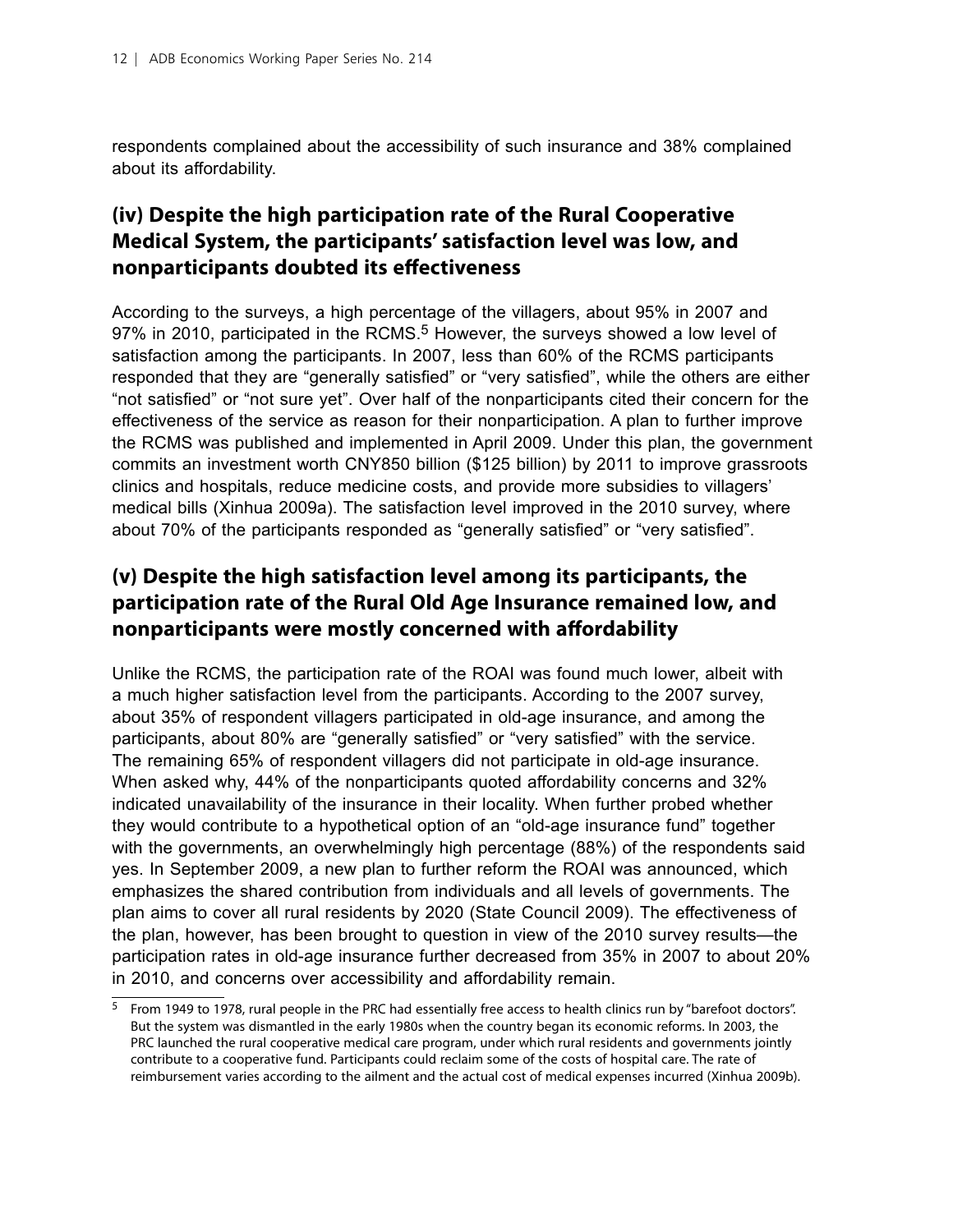## **V. Rural Governance**

## **(i) Overall participation and satisfaction levels in the election of village cadres are high**

Approximately 80% of the villagers surveyed participated in the election of village cadres, according to the 2010 survey, while the remaining 20% did not participate (Table 10). The major reason for nonparticipation of these respondent villagers is that they were not convinced that their participation would change the election outcomes. Among those who participated, 82% were generally satisfied or very satisfied (Table 10). The participation and satisfaction rates differ across provinces, yet are found to be closely related. All surveyed provinces showed around 90% or higher participation rates, except in Shangdong where the participation rate was only 60%. About 35% of participants in Shangdong were "unsatisfied" with the election as compared to only 5% in Chongqing, and 2% in Jiangsu.

## **(ii) Villager representative meetings are the most often used venue for decision making on major village affairs**

When asked who made decisions regarding major village affairs that are of everyone's concern, over 50% of the surveyed villagers in 2010 acknowledged villager representative meetings, 30% indicated village cadres, and the remainder did not know (Table 10). Provincial differences were also observed. In Jiangsu, for example, over 90% of the villagers acknowledged the decision-making role of villager representative meetings, while only 20% did so in Shangdong.

### **(iii) Publication of village affairs is perceived with mixed opinions**

About two thirds of the surveyed villagers agreed that the village affairs were timely publicized, and about 60% of these respondents were "generally satisfied" or "satisfied" with the publication of village affairs (Table 10). However, there are significant differences across provinces. For example, only 2% and 3% of the villagers in Jiangsu and Chongqing, respectively, were "unsatisfied" with the publication of village affairs, while over 30% in Shandong and Liaoning were unsatisfied.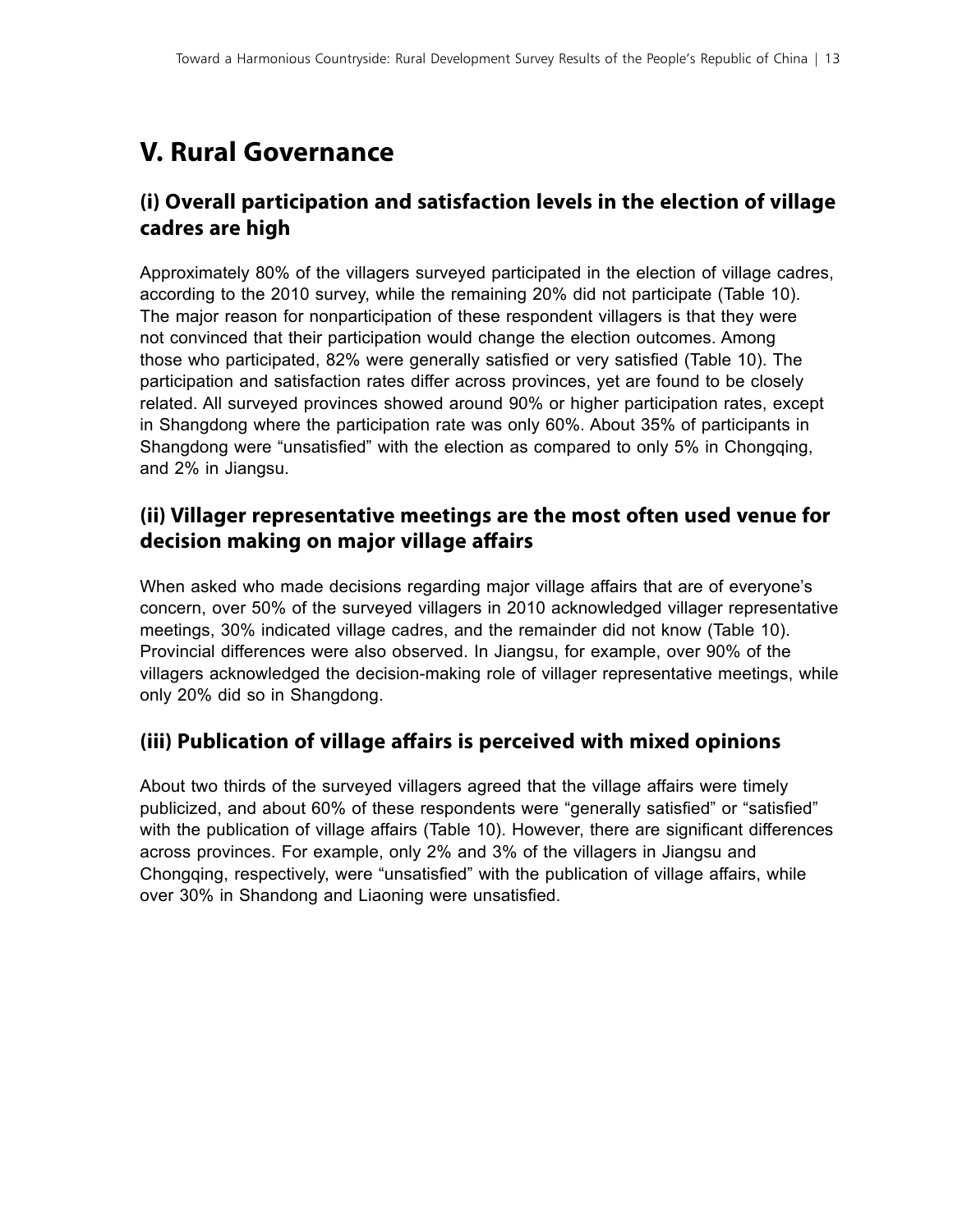#### **Table 10: Villagers' View on Rural Governance (percent)**

|                                                                                                               | 2007 | 2010 |
|---------------------------------------------------------------------------------------------------------------|------|------|
| Percentage of Farmers Participating in the Election of Village Cadres                                         | 81   | 80   |
| Percentage of participants who are "Generally Satisfied" or "Very Satisfied"                                  | 77   | 82   |
| Village Affairs were Made by:                                                                                 |      |      |
| Village cadres                                                                                                | 22   | 30   |
| Village representative meetings                                                                               | 55   | 51   |
| Don't know                                                                                                    | 24   | 19   |
| Percentage of Farmers Agreeing that Village Affairs were Timely Publicized                                    | 65   | 67   |
| Percentage of Farmers Who are "Generally Satisfied" or "Satisfied" with the Publication<br>of Village Affairs | 61   | 60   |

Source: Staff estimates.

### **(iv) Village cadres are not satisfied with their remuneration**

In 2010, over 50% of the village cadres nationwide responded that they are not satisfied with their remuneration, while another 38% replied that they are only partially satisfied (Table 11). This could be a serious concern as village cadres need to be properly motivated to effectively manage the villages. Village cadres' remuneration usually is composed of a basic salary, which is financed by town and village fiscal budget, and a bonus, which is linked to the performance of village collective enterprises. From Table 11, the cadres are significantly more satisfied in Jiangsu province, where the village collectives are better developed compared to other provinces.

|                | 2007                    |                                      |                  | 2010                           |                                      |           |
|----------------|-------------------------|--------------------------------------|------------------|--------------------------------|--------------------------------------|-----------|
|                | Not<br><b>Satisfied</b> | <b>Partially</b><br><b>Satisfied</b> | <b>Satisfied</b> | <b>Not</b><br><b>Satisfied</b> | <b>Partially</b><br><b>Satisfied</b> | Satisfied |
| Jiangsu        | 0                       | 45                                   | 55               | 6                              | 63                                   | 31        |
| Shandong       | 86                      | 14                                   | 0                | 88                             | 13                                   |           |
| Chongqing      | 55                      | 45                                   | 0                | 42                             | 58                                   |           |
| Liaoning       | 50                      | 50                                   | 0                | 23                             | 77                                   |           |
| Inner Mongolia | 60                      | 20                                   | 20               | 67                             | 17                                   | 17        |
| Shaanxi        | 50                      | 50                                   | 0                | 67                             | 25                                   | 8         |
| Nationwide     | 51                      | 34                                   | 14               | 52                             | 38                                   | 10        |

#### **Table 11: Villager Cadres' Satisfaction with their Remuneration (percent)**

Source: Staff estimates.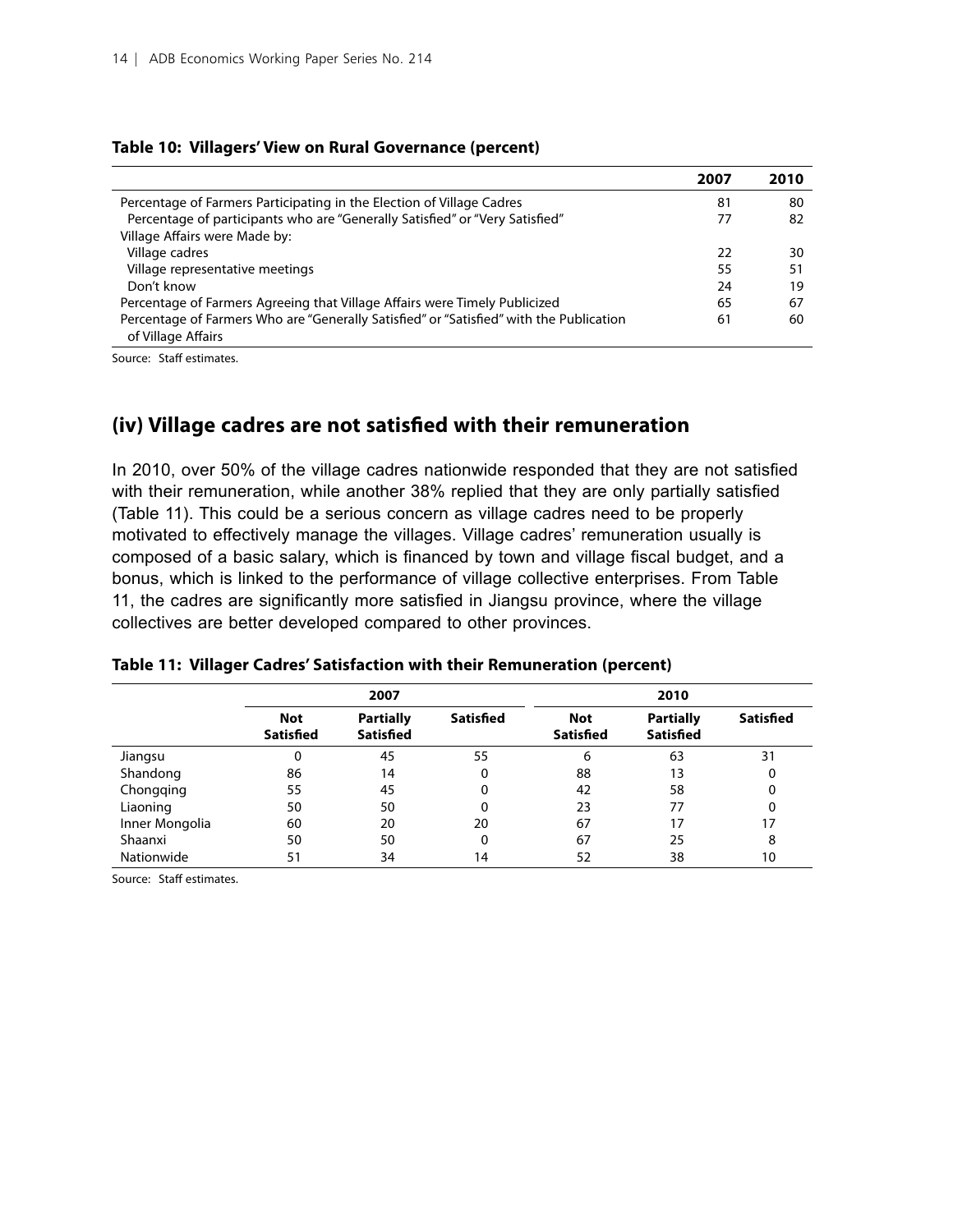## **VI. Policy Discussions**

The PRC government has accelerated its policy reform for rural development since its 16<sup>th</sup> Central Committee of the Communist Party of China meeting in 2002 under the general principle of "supporting agricultural development through industrial development, supporting rural development through urban development". The national agricultural law was amended in December 2002 to accelerate agricultural production. Following the government economic working meeting in December 2004, a series of specific policies were implemented, including accelerating government agricultural investments and subsidies and exempting all agricultural taxes. Policies to promote social development in the rural areas such as the RCMS and the ROAI also started from 2003.

Despite the government's continuous endeavors, the PRC's rural development remains a complex and challenging task. To draw comprehensive policy conclusions on the PRC's rural development, more research is needed. The surveys presented in this paper helped shed light on villagers' and village cadres' views on the challenges and priority areas of the PRC's rural development in 2007 and 2010. A few policy implications for future reform are also suggested.

First, expenditures of the national government for rural development sorely do not match villagers and village cadres' expectation. To address this concern, governments' role—especially the national government's role—in rural development should be further emphasized. But as the region becomes more developed, reliance on the national government is expected to gradually lessen (as presented in Table 5 above). To accelerate its agricultural development, the PRC may be able to draw experiences from its own industrial development. The PRC governments acted as an active player and investor in the early years of the nation's industrialization. When the private sector grew in later years, the governments gradually transformed and limited its role to mere "referee".

Based on the surveys, governments' investments in the development of village roads, farm irrigation, and rural environment are clearly expected at this early stage of rural development, and such expectation will decrease once the income level increases. The surveys also suggest to further increase governments' investments at this stage. However, in reality, governments' agricultural investment, despite its fast growth, still lagged behind the overall government expenditure. For example, governments' agricultural investment increased from CNY53.3 billion (\$7.8 billion) in 1994 to CNY431.8 billion (\$63.5 billion) in 2007, an increase of 710%; while during the same period, the overall government expenditure increased from CNY521.8 billion (\$76.7 billion) to CNY4,978.1 billion (\$732.1 billion), an increase of 854%. As a result, the governments' agricultural investment as a percentage of overall government expenditure had decreased from 10.2% in 1994 to 8.7% in 2007.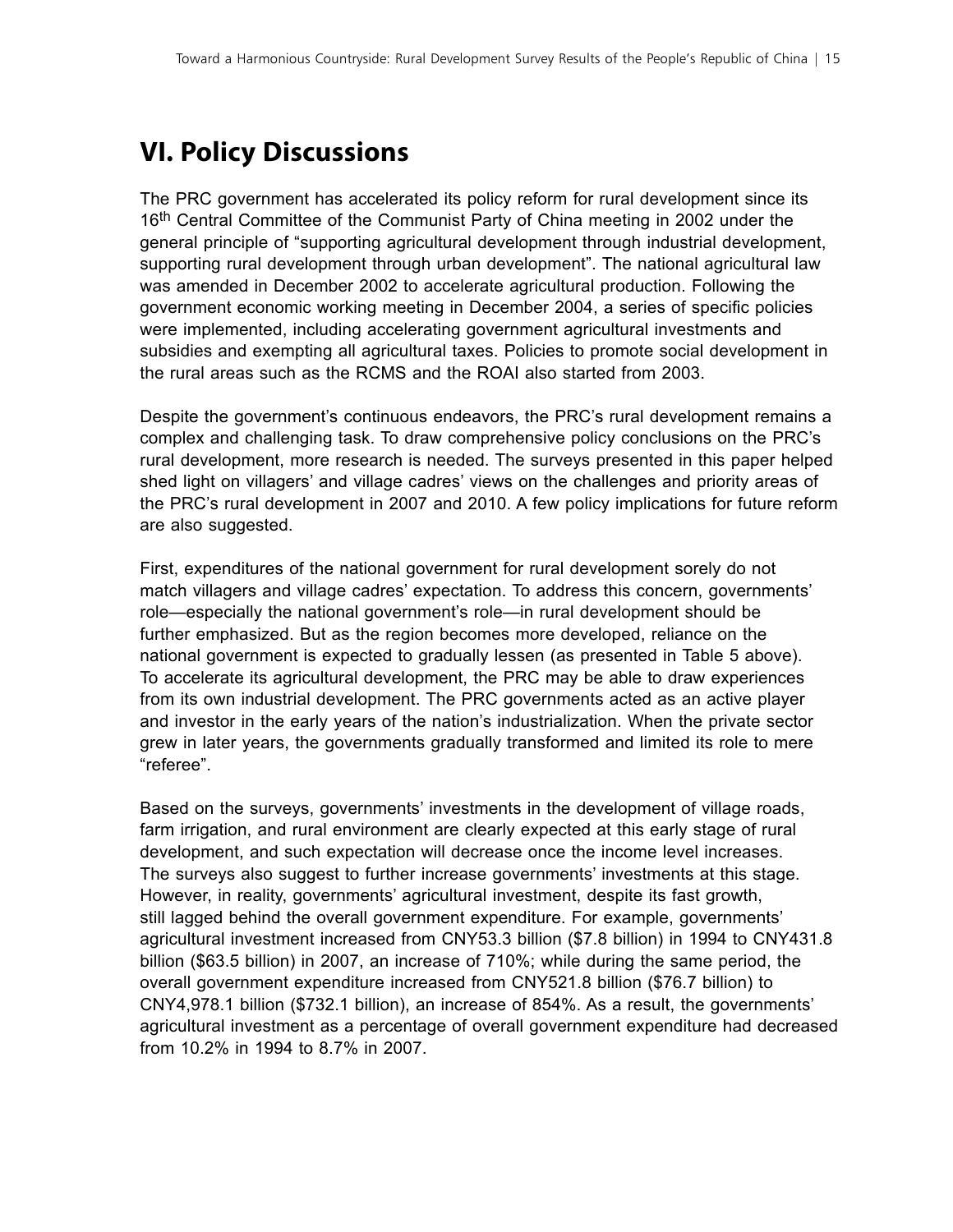Second, income growth remains predominantly the highest priority for the PRC's rural development. According to the survey, the most binding constraints for agricultural income and nonagricultural income growth are lack of capital and lack of necessary job skills, respectively. National policies and strategies to overcome these constraints, such as improvement in access to agricultural credit and extension services and rural job training, are much needed.

Third, in terms of social development, policies to manage waste and to improve streets are most needed to improve rural living conditions. While pushing forward the ongoing reforms on rural medical care, children's education, and old-age support, the governments need to exert further efforts to improve the affordability and quality of these services. In fact, the governments, having realized the problem, are taking measures toward this direction. For example, when the RCMS was piloted in 2003, the governments subsidized the participation cost at about CNY20 (\$2.9) per year per capita in selected provinces. As of 2009, the governments' subsidies have been increased to CNY80 (\$11.8) per year per capita nationwide, accounting for 80% of the participation cost. The 2010 survey showed some positive effects of the measure.

Fourth, as improving rural governance is necessary to ensure the effectiveness and equity of the above measures, the survey results suggest three points:

- (i) Local governance has to be examined within the local context, and policies to improve local governance need to be designed and targeted at the local level, given the large provincial differences on the satisfaction level of rural governance.
- (ii) It is necessary to review the remuneration of village cadres and ensure they are properly motivated, especially in the regions where the village collective enterprises are not so well developed.
- (iii) Although the interests and priorities of villagers and village cadres are found generally aligned and improving, further improvements are needed with special attention paid to cadres' tendency to overlook certain local public goods that they have little control over or that are not directly related to the development of village collective enterprises.

Fifth, it is urgent and essential to establish an effective and transparent monitoring and evaluation system for the PRC's rural development at both provincial and local village levels. In fact, these surveys were part of the joint effort by the ADB and the Ministry of Finance in collecting necessary information to construct such an evaluation system. The initial framework design has been completed (see Nie 2009 and Lin et al. forthcoming), while the pilot testing, implementation, and improvement of the framework call for strong political willingness and organizational capacity.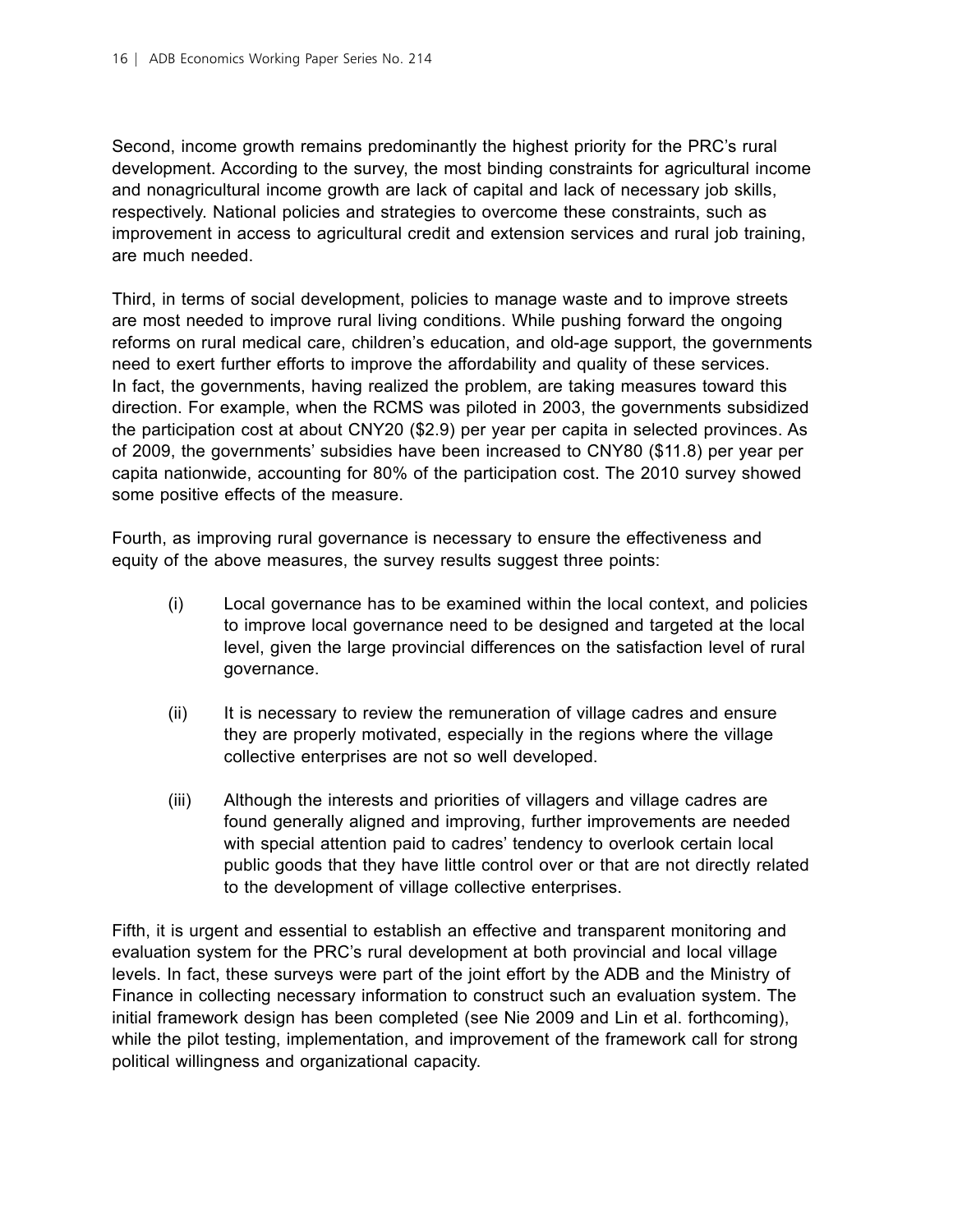Last, but not the least, development agencies such as ADB can be further engaged as the PRC develops its rural areas. The development agencies' long-term experiences in sectors such as agriculture, infrastructure, environment, and social development would prove to be an asset. With the rapid accumulation of wealth in the urban area and the alarming urban–rural income gap, the rural area is in far greater need of capital investments. The private sector has not yet been able to channel the investment from capital-rich cities to capital-poor rural areas in the past 30 years of reform. In fact, the funds flow has been quite the opposite—due to reasons such as lack of complementary investments, institutions, and infrastructure. This provides a good opportunity for the national government and development agencies to work together to demonstrate and to pave the way for greater private sector involvement in the future. To facilitate the involvement of the development agencies, two specific improvements are worth considering: (i) a better coordination mechanism between national government grants and development institutes' concessional lending; and (ii) a mechanism to share debt servicing (e.g., interest subsidy) between national and local governments when development loans are used for rural development projects.

## **References**

- Lin. T., Y. Jiang, and F. Y. Nie. Forthcoming. *Towards a Harmonious Countryside: A Village Monitoring and Evaluation System*. Asian Development Bank, Manila.
- National Development and Reform Commission. 2005. The Outline of the Eleventh Five-Year Plan for National, Economic, and Social Development of the People's Republic of China. Beijing: China Statistics Press.
- Nie, F. Y. 2009. *Socialist New Countryside Evaluation System and Application*. Beijing: China Agricultural Press.
- State Council of the People's Republic of China. 2009. "Guiding Opinions of the State Council on Carrying out the Pilot Projects for Establishing a New Type Old-age Insurance System for Rural Residents." *State Council Gazette* 26(1313, September).
- Xinhua. 2009a. "China Passes a New Medical Reform Plan." *China View*. 21 January. Available: news.xinhuanet.com/english/2009-01/21/content\_10698501.htm.
	- ———. 2009b. "Backgrounder: Chronology of China's Health-Care Reform." *China View*. 6 April. Available: news.xinhuanet.com/english/2009-04/06/content\_11139417.htm.